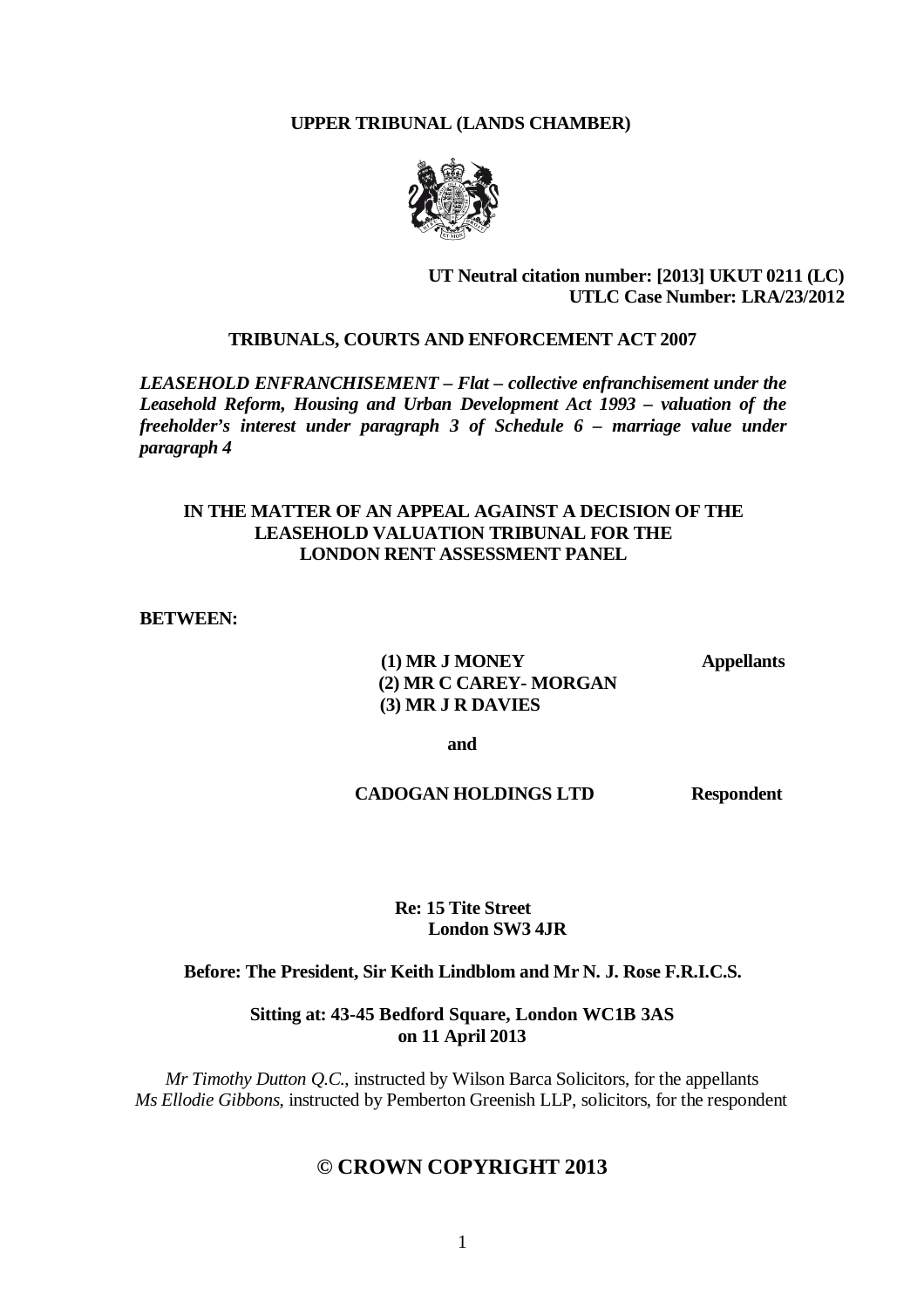The following cases are referred to in this decision:

*Earl Cadogan v Pitts and another* and *Earl Cadogan v Sportelli and another* [2008] UKHL 71

*Maryland Estates Ltd v Abbathure Flat Management Co Ltd* [1999] 1 EGLR 100 *Sinclair Gardens Investments (Kensington) Ltd v Franks*(1998) 76 P. & C.R. 230 *Forty-Five Holdings Ltd v Grosvenor (Mayfair) Estate* [2009] UKUT 234 (LC) *Smith v Jafton Properties* [2011] EWCA Civ 1251 *Van Dal Footwear v Ryman* [2009] EWCA Civ 1478 *James v United Kingdom* (1986) 8 E.H.R.R 123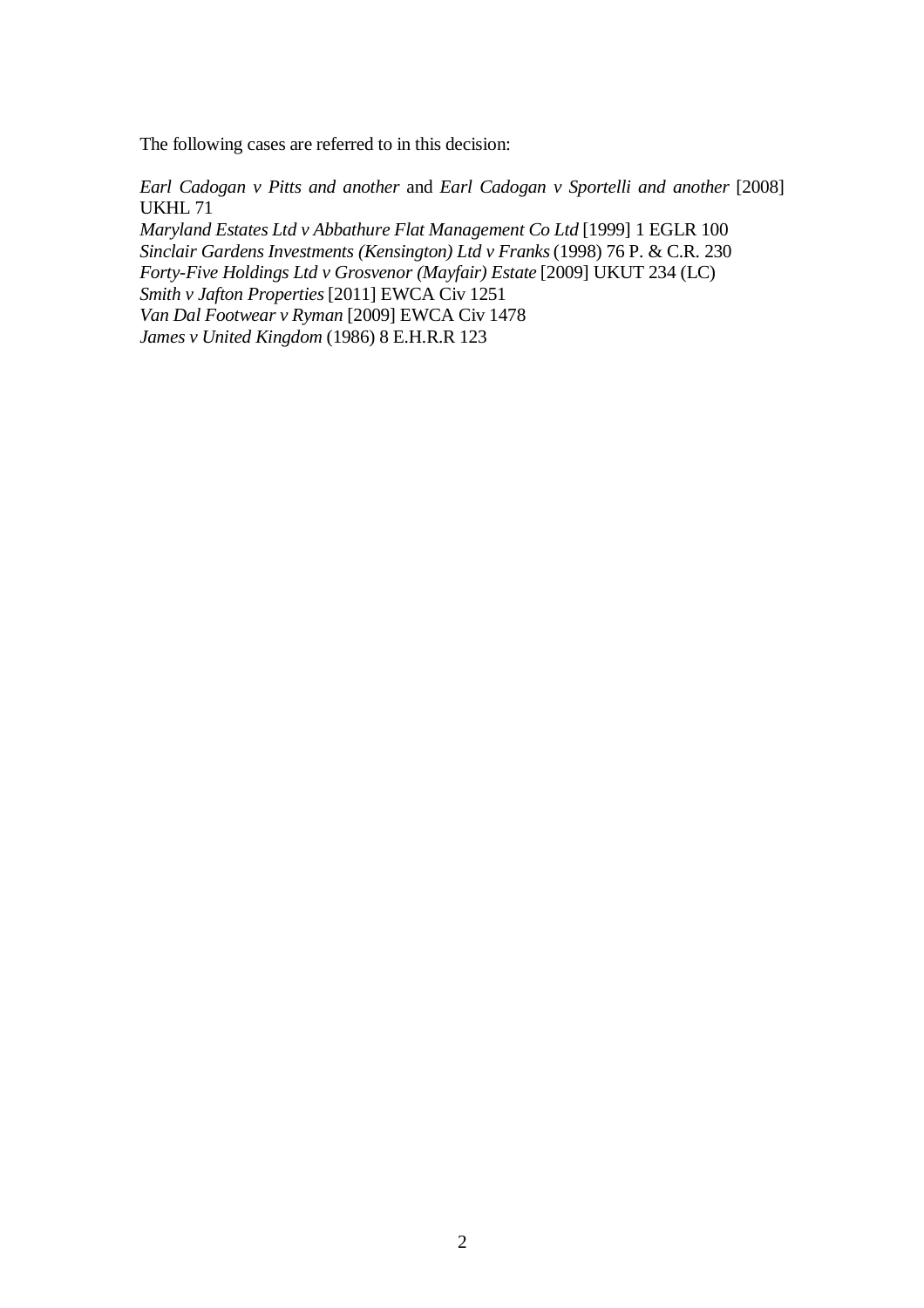# **DECISION**

# **Introduction**

1. This is an appeal, by way of review, against the decision of the Leasehold Valuation Tribunal ("the LVT"), dated 13 December 2011, in a collective enfranchisement claim, by which, under section 24 of the Leasehold Reform, Housing and Urban Development Act 1993 ("the 1993 Act"), it determined the terms of acquisition of the freehold and intermediate leasehold interests in premises at 15 Tite Street, London SW3 ("the building"). The LVT determined the enfranchisement price as £995,500, of which the freeholder's share was £836,400 and the head lessees' £159,100. The appeal is concerned with only one aspect of the LVT's decision. The appellants, Mr J. Money, Mr C. Carey-Morgan and Mr J. R. Davies, contend that the LVT was wrong to hold that the respondent, Cadogan Holdings Limited, was entitled to receive a sum, which the LVT determined as £161,750, for the additional value attributable to the absence of a restriction in the transfer limiting the use of the basement flat in the building to use as a caretaker's flat.

2. The appellants were represented in the appeal, as they had been before the LVT, by Mr Timothy Dutton Q.C., the respondent by Ms Ellodie Gibbons, who did not appear below.

# **The facts**

3. The relevant facts are not in dispute. In the light of the LVT's decision and the other documents the parties have put before us, we take the following facts to be agreed, at least for the purposes of this appeal.

4. The building is a six-storey terraced house in a residential street in Chelsea. It contains four flats and a maisonette: the flats in the basement and on each of the ground, first and second floors, the maisonette on the third and fourth floors.

5. When the claim for enfranchisement was made, in November 2010, the respondent was the freehold owner of the building. The freehold was reversionary to two headleases: a long lease of the basement flat dated 3 November 2010, for a term running from the date of the lease until 25 March 2133 ("the 2010 New Lease"), to which the LVT referred in its decision as "Headlease 2", and a long lease of the remainder of the building dated 23 March 1984 ("the 1984 Headlease"), to which the LVT referred as "Headlease 1". As granted, the 1984 Headlease included the whole of the building, including the basement flat. The basement flat was removed from this title upon the grant of the 2010 New Lease. The 1984 Headlease was reversionary to long leases of the ground and first floor flats as well as the maisonette. The second floor flat was occupied by right of the 1984 Headlease.

6. A restriction on the use of the basement flat had initially been imposed by the tenant covenants in the 1984 Headlease. Clause 2(10) of the 1984 Headlease restricted the use of the basement flat to use as "A Caretaker['s] flat". In the 2010 New Lease there were tenant covenants against the basement flat being used otherwise than as a caretaker's flat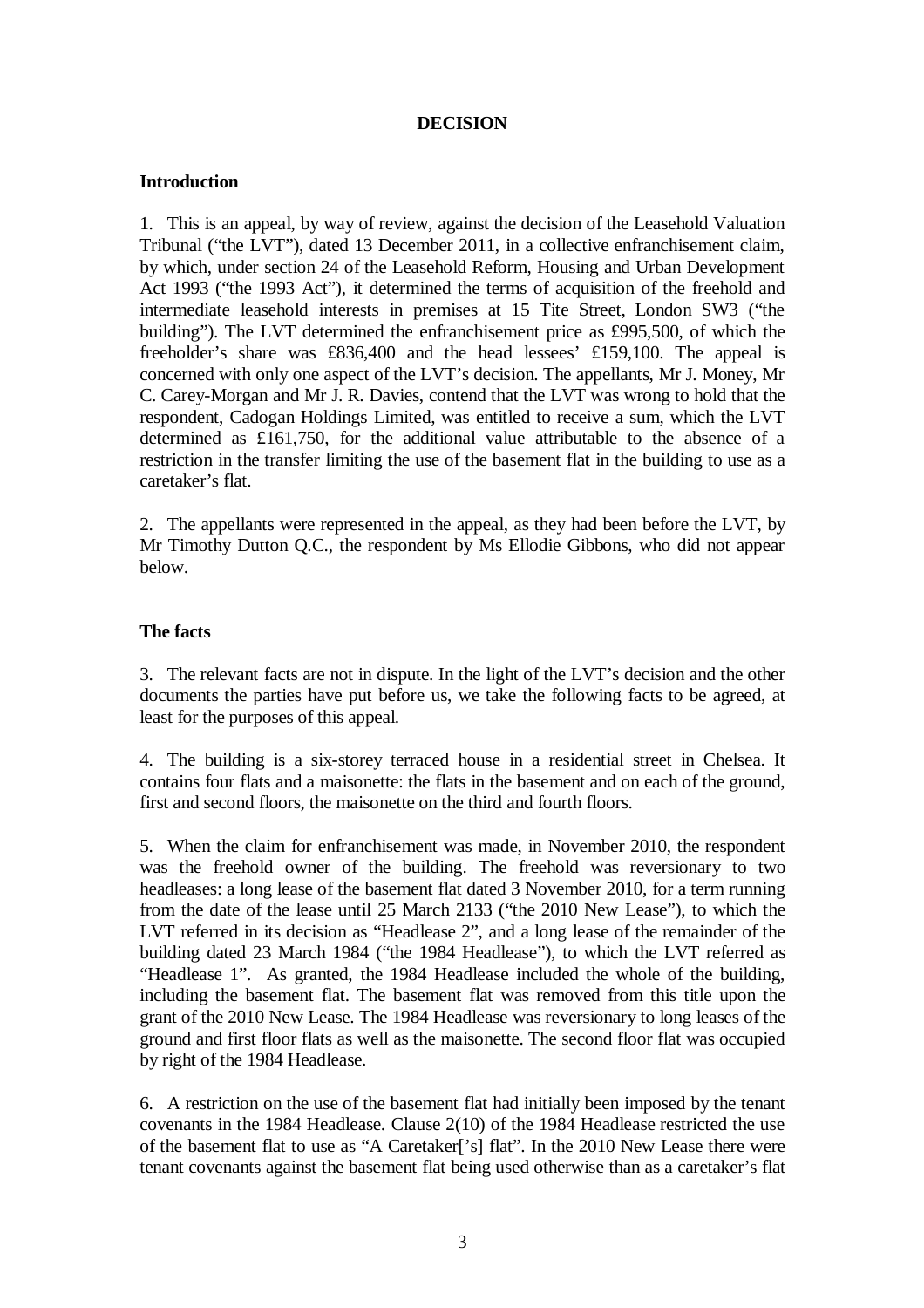(in clause 4.8.1), and against assignment (in clause 4.16.1), which provided, respectively, as follows:

- "4.8.1 Not to carry on or permit to be carried on upon the Demised Premises or any part thereof any trade business or profession and not to use or permit the Demised Premises or any part thereof to be used for any illegal or immoral purpose or otherwise than
	- 4.8.1.1 Until and including 25 March 2043 as a caretaker's flat in accordance with the obligations on the part of the tenant set out in clauses  $2(10)$  and  $2(11)(c)$  of the Existing Lease; and

4.8.1.2 Thereafter as a single private dwelling house in one family occupation only"

and

"4.16.1 Up to and including 25 March 2043 not to assign transfer underlet or part with possession of any interest whether legal or equitable in the whole of the Demised Premises except by way of a simultaneous assignment with the Existing Lease to the same assignee and otherwise in accordance with the provisions of clause 4.16.3 hereof".

7. The 2010 New Lease of the basement flat was granted to Mr Money and Mr Carey-Morgan, the LVT having decided its terms on 1 June 2009 in a determination under section 48 of the 1993 Act ("the section 48 determination"). In paragraph 12 of the section 48 determination the respondent's valuer, Mr Dharmasena, was recorded as having said in his evidence that if Mr Money and Mr Carey-Morgan were later to succeed in a collective enfranchisement claim they would be able to alter the terms of the 2010 New Lease as then proposed, "which would unlock significant value". This, in Mr Dharmasena's view, was likely to happen as Mr Money and Mr Carey-Morgan now also had a long leasehold interest in the second floor flat. The LVT acknowledged, however, that it would be possible and appropriate to assess this "other compensation" in "the future enfranchisement proceedings which have only just been started" (paragraph 56 of the section 48 determination).

8. The claim for collective enfranchisement was issued on 4 November 2010. The appellants were identified as the nominee purchaser, the respondent as the reversioner. The appellants were all "participating tenants" for the purposes of the 1993 Act. The first and second appellants (Mr Money and Mr Carey-Morgan) were entitled to participate both as owners of the 1984 Headlease, by which they were qualifying tenants of the second floor flat, and as qualifying tenants of the basement flat under the 2010 New Lease. The third appellant was entitled to participate as qualifying tenant of the ground floor flat, by an underlease of that flat.

9. The right to enfranchise was admitted, but the terms of acquisition were not agreed.

10. On 23 March 2011 the appellants made an application under section 91 of the 1993 Act for the terms of acquisition to be determined.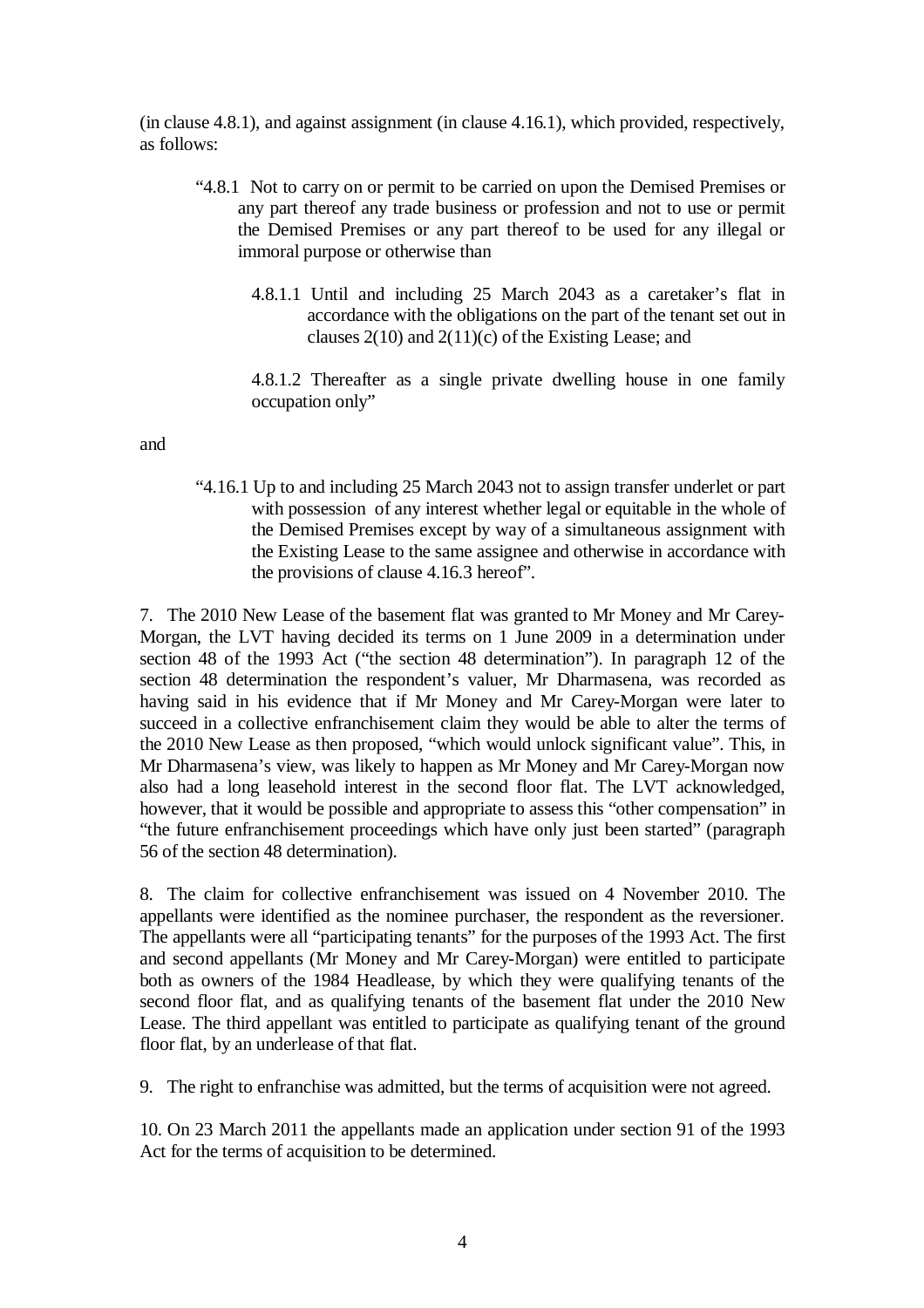11. The appellants' application came before the LVT on 11 October 2011.

12. One of the matters in dispute before the LVT was:

"Whether the transfer should contain a restriction on the use of the Basement Flat restricting its use to use as a caretaker's flat until 2043, that being the restriction on use in the current lease"

(paragraph 6 under the heading "The Terms of the Transfer" in the part of the decision recording "Matters in Dispute"). The LVT decided that the transfer should not contain such a restriction (paragraph 4 under the heading "The Terms of the Transfer"). It explained why (ibid.):

"The transfer should not contain a restriction on the use of the basement flat to use as a caretaker's flat until 2043.

While there was some disagreement between the parties as to the extent of the Respondents' ownership in the area the parties agreed that the Respondents do not own the properties immediately adjoining the Property but that they do own properties in the neighbourhood. Accordingly there were properties that might benefit from the restriction.

While there are restrictions in the Headleases of the Property restricting the use of the basement flat to use as a caretaker's flat until 2043 the Respondent has not provided the Tribunal with any evidence that these restrictions actually benefit other property nor that they materially enhance the value of other property, as required by Paragraph 5.1(b)(i) [of Schedule 7 to the 1993 Act].

The Respondents provided no evidence that this further restriction would not interfere with the reasonable enjoyment of the premises (a requirement of Paragraph  $5.1(c)(i)$  [of Schedule 7]) nor that it would materially enhance the value of the Respondent's "other" property.

The Tribunal adopts the view taken by the Upper Tribunal in the Vale Court case that evidence is required to establish that the restriction will materially enhance the value of other property of the freeholder, although quantification of such enhancement of value is not needed.

Accordingly the Tribunal determines that the requirements of neither Paragraph 5.1(b)(i) nor Paragraph  $5.1(c)(i)$  are met and there is no requirement for the transfer to contain this restriction."

There is no appeal from that part of the LVT's decision.

13. As to valuation, the parties agreed the date of valuation (4 November 2010), the freehold and leasehold vacant possession values, and the capitalisation and deferment rate for the freeholder's head rental income, the deferment rate for the freehold reversion, and several other elements of the valuation (paragraph 2 under the heading "Matters Agreed"). Five issues arose for the LVT to decide (paragraphs 7 to 11 under the heading "Valuation Issues"), one of which was this: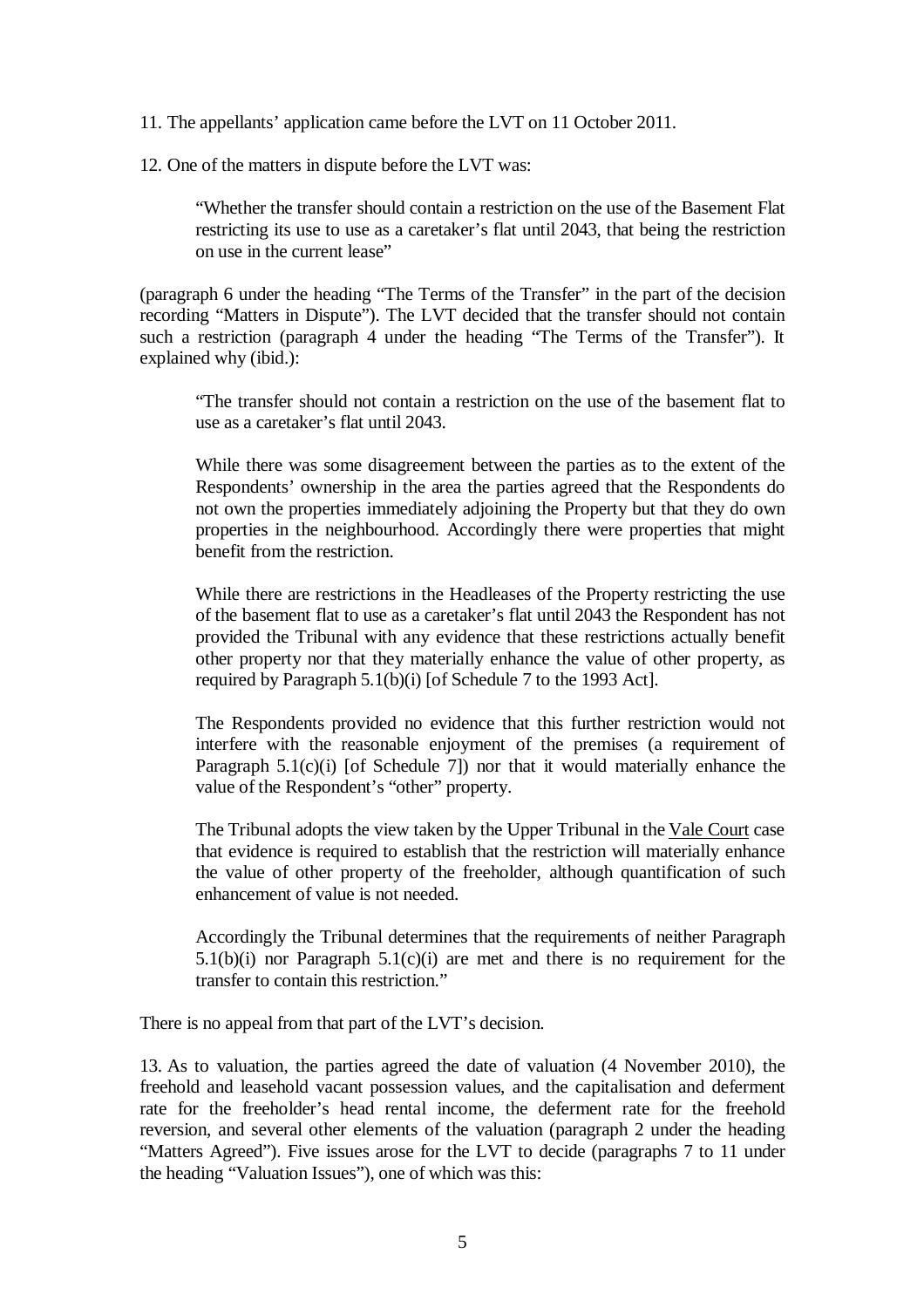"Whether the Respondent is entitled to receive an additional sum (and if so how much) by way of compensation if there is no restriction in the transfer as to the use of the basement flat as a caretaker's flat"

(paragraph 11 under the heading "Valuation Issues" in the part of the decision recording "Matters in Dispute"). This issue was live because the LVT decided that the transfer should not contain such a restriction.

14. In section 8 of his proof of evidence for the hearing before the LVT the respondent's valuation witness, Mr Julian Mansfield Clark M.R.I.C.S., considered the valuation implications of relaxing "the user covenant" in the transfer. He made plain (in paragraph 8.1) the respondent's contention that it was "entitled to import into the freehold transfer the [restriction] … in the extended lease of the basement flat that that flat may not be used other than as a caretaker's flat until 25 March 2043". But he nevertheless went on (in paragraphs 8.16 to 8.20) to provide his view on the valuation implications of that contention being rejected. He said:

"8.16 In relation to the use of the Basement Flat, I have been asked to comment on the valuation implications of the user clause in the freehold transfer being relaxed from the current restriction in the lease for that flat, [i.e.] for use as a caretaker's flat until 25 March 2043, to permit an open user as [a] single family dwelling from the day the freehold transfer completes. I refer to my Valuation JMC 4. In the event that the user clause is relaxed as suggested by the Nominee Purchasers, then they will have the freedom to dispose of a near freehold interest in the basement flat on the open market for £778,000 assuming prices in November 2010 (see row 20). In the event that the user restriction remains in accordance with the extended lease for that flat, then I calculate that value of the Nominee Purchaser's interest after enfranchisement will be £315,776 (see row 49). That figure comprises the freehold value of £778,000 deferred until March 2043 (present value £155,468 – see row 32) plus the income in respect of the apportioned notional rental value of the [caretaker's] flat recoverable through the service charge from the tenants of the Ground Floor Flat and the Third & Fourth Floor Flat, being £63,262 and £97,046 respectively (see rows 42 and 48). It follows from this that the potential gain to the Nominee Purchaser, upon the enfranchisement, solely attributable to the relaxation of the user clause for the basement flat is £778,000 less £315,776, coming to £462,224, say £462,200.

8.17 Due to the 80 year rule applying to the marriage value calculation, I understand that it is not possible to incorporate this uplift in value in the Schedule 6 marriage value calculation. The reason for this is that although the tenant of the Basement Flat is participating in the freehold purchase, the lease for that flat has 122 years un-expired and as such the flat is excluded from the Schedule 6 marriage value calculation.

8.18 Nevertheless, the potential gain in value to the lessee/Nominee Purchaser of circa £462,200 is not something that in the normal course of voluntary negotiations, the vendor of the current freehold interest would [willingly] forgo in return for relaxing the user restriction as the freeholder would wish to participate in the gain in value. In my view, it is more than likely that the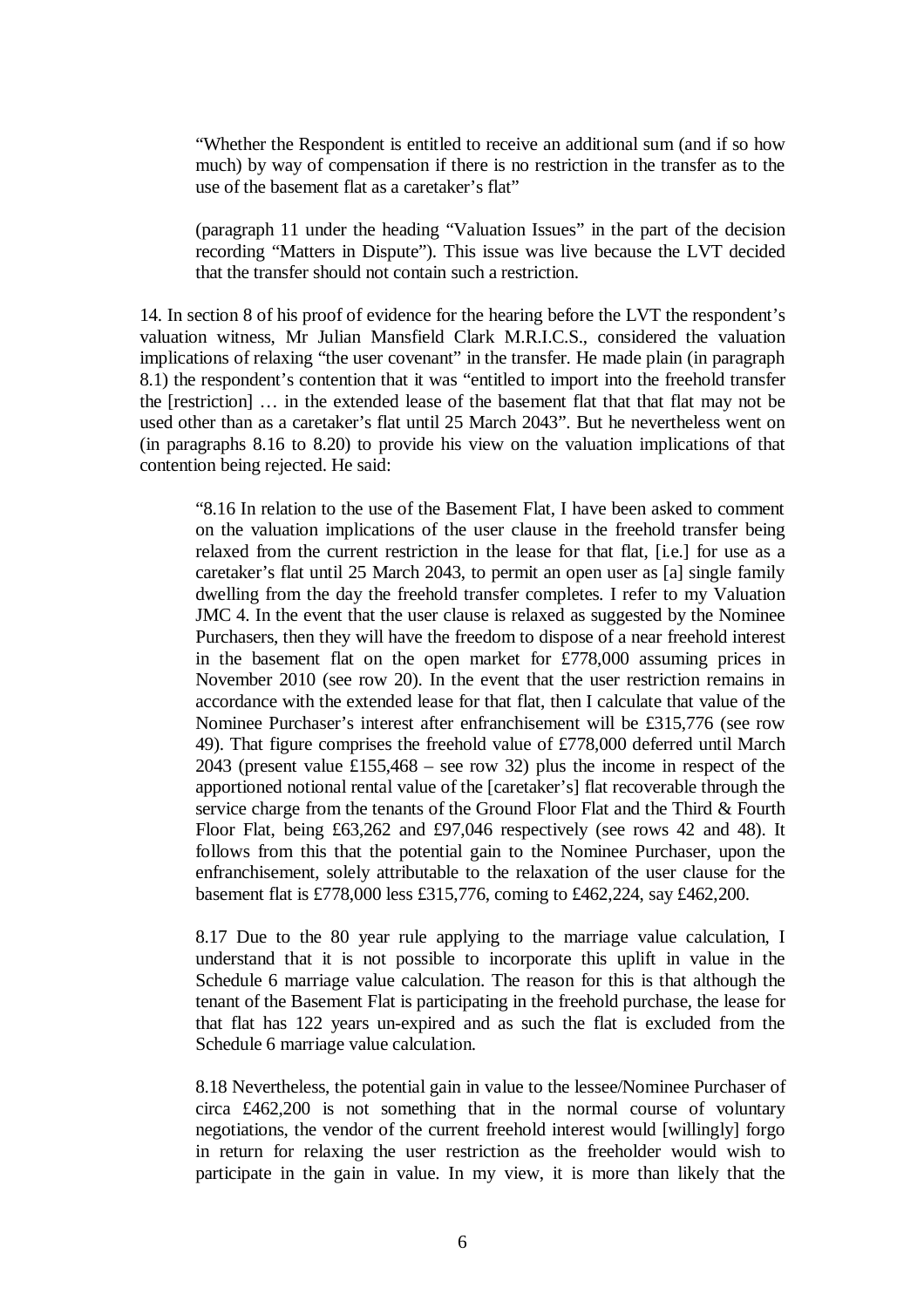freeholder would not voluntarily relax the user restriction without securing at least 50% of the gain in return, which would be £231,100, say £231,000, in this case.

8.19 I understand that it will be argued for [the respondent] that if the LVT hold that the user restriction for the caretaker's flat should be relaxed from the outset of the completion of the freehold transfer then the sum of £231,000 should be paid to [the respondent] in addition to its share of the underlying proceeds assuming the restriction remains, which is £714,050 in accordance with my Valuation JMC 2, [i.e.] coming to £945,050 overall.

8.20 If it is held that the intermediate leaseholder can recover a notional rental value in respect of the [caretaker's] flat from all the private tenants, then the value of the Nominee Purchaser's interest, assuming the user restriction remains post enfranchisement and applies until 2043, will be increased accordingly, thus reducing the potential gain should the user restriction be relaxed on the transfer. The corresponding gain in value to the Nominee Purchaser would be £323,600 as shown in my alternative Valuation JMC 5, of which the freeholder would require 50%, [i.e.] £162,000. Added to the freeholder's Schedule 6 proceeds of £705,700 on this basis shown by my Alternative Schedule 6 Valuation JMC 3, the overall amount payable to [the respondent] would be £867,700."

15. In paragraph 8 of the part of its decision headed "Evidence" the LVT summarized the submissions it had heard on the consequences of the restriction on the use of the basement flat being removed:

"The parties agreed that the absence of a restriction requiring the basement flat to be used as a caretaker's flat will make a difference to the future value of that flat. In his closing submissions Mr Dutton submitted that there was no statutory basis on which an "additional premium" might be payable and that Mr Munro [who was counsel for the respondent] had made no submissions on this point because there was no basis for the payment of such additional compensation. Mr Dutton considered that it formed part of the marriage value but that by statute no marriage value was payable in respect of the basement flat because it was held on a lease for a term exceeding 80 years."

16. In valuing the freeholder's interest the LVT concluded that, given the absence of a restriction in the transfer limiting the use of the basement flat to use as a caretaker's flat, the respondent was entitled to receive an additional sum by way of compensation. It stated (in paragraph 7 under the heading "Valuation"):

"The Tribunal have determined that the transfer should not restrict the use of the basement flat to use as a caretaker's flat and therefore need to consider the effect on value of the absence of such a restriction.

By paragraph 3(2) of Part II of Schedule 6 the Tribunal may make such assumptions as to matters (other than those referred to in the preceding subparagraph 3(1)) where those matters are appropriate for determining the amount which at the valuation date the freeholder's interest in the specified premises might be expected to realise if sold.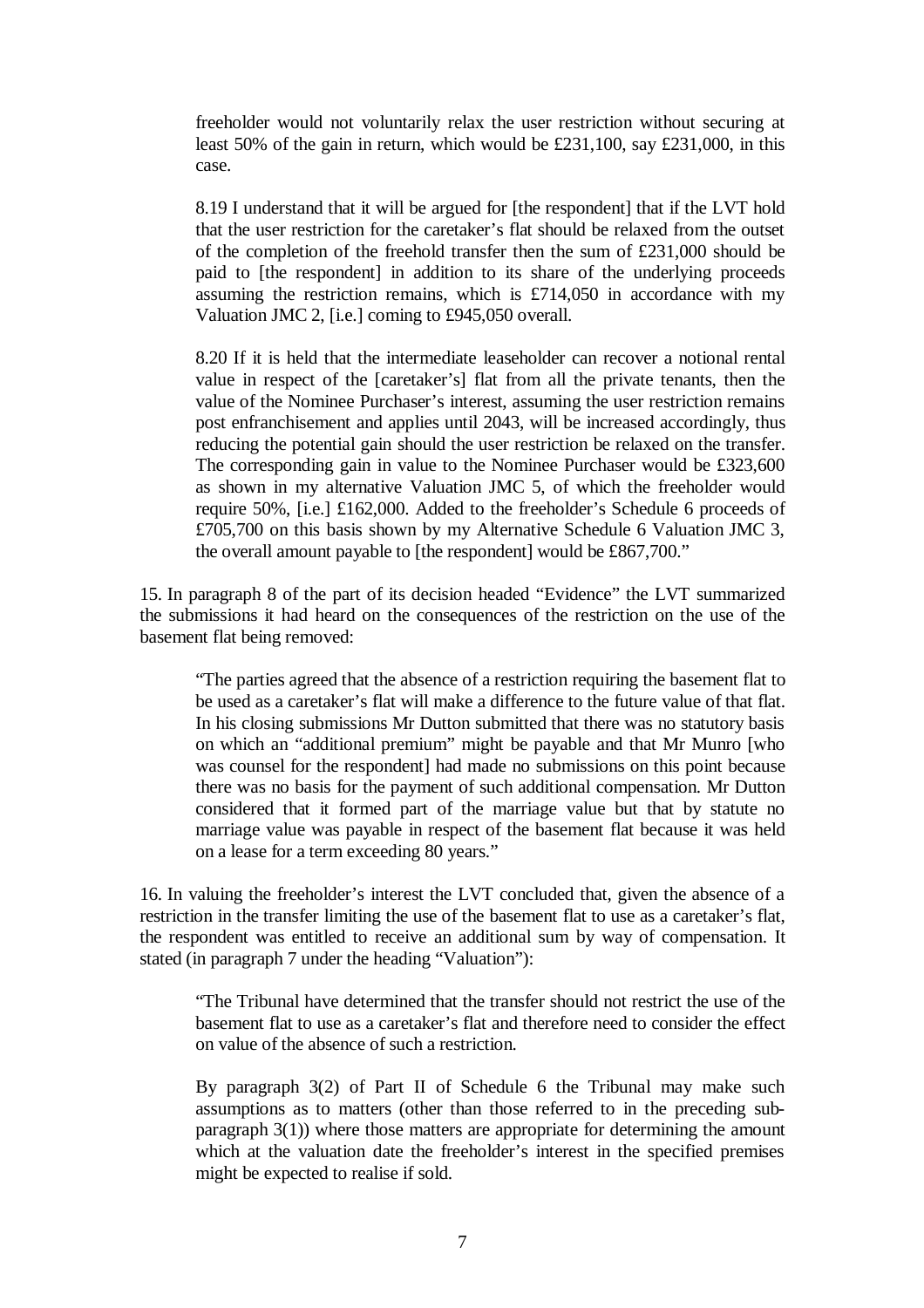There is no obligation in any of the occupational leases that will require the freeholders to continue the use of the basement flat as a caretaker's flat if the nominee purchasers, as freeholders, and the head lessees agree to vary the Headleases to remove the present obligation from the headlessees to the freeholder. The value of the basement flat is greater without the restriction and the Tribunal consider that the nominee purchasers and headleaseholders (given their respective identities) are likely to vary the Headleases to remove the restriction.

The Tribunal therefore considered it appropriate to assume the likely removal of the restriction from the Headleases when valuing the freeholder's interest[.]

In the absence of any contrary proposal by the Applicants the Tribunal have adopted the approach adopted by Mr Clark in his Appendices 4 and 5 of his Proof of Evidence, that 50% of the additional value should be apportioned to the freeholder. This additional value has nothing to do with marriage value."

The LVT determined the payment representing this part of its valuation in the sum of £161,750 (page 5 of the valuation appended to the decision).

#### **The issues in the appeal**

17. As we have said, the only aspect of the LVT's decision challenged in the appeal is its inclusion of the additional sum of £161,750 in its determination of the price to be paid for the freehold of the building, in view of the fact that the transfer was not going to restrict the use of the basement flat to use as a caretaker's flat.

18. The appellants' grounds of appeal raise two main issues:

(1) whether the sum of £161,750 ought properly to have been regarded as marriage value within the provisions of paragraphs 4(2) of Schedule 6 to the 1993 Act, which, under paragraph 4(2A), should have been disregarded in the valuation exercise (paragraphs 3.a.i. and ii. and 3.b. of the appellants' grounds of appeal);

and

- (2) whether the LVT was wrong to include this element of value when valuing the freeholder's interest under paragraph 3 of Schedule 6, because
	- (i) it is a form of hope value excluded by paragraph  $3(1)$  of Schedule 6 (see the House of Lords' decision in the conjoined appeals in *Earl Cadogan v. Pitts and another* and *Earl Cadogan v Sportelli and another* [2008] UKHL 71) (paragraph 3.c.i. of the grounds of appeal), and
	- (ii) being contrary to the provisions of paragraph  $3(1)$ , the valuation assumption made by the LVT was neither within the ambit of "other matters" nor "appropriate", and was therefore an assumption it was not entitled to make under paragraph 3(2) (paragraph 3.c.ii.(a) and (b) of the grounds of appeal).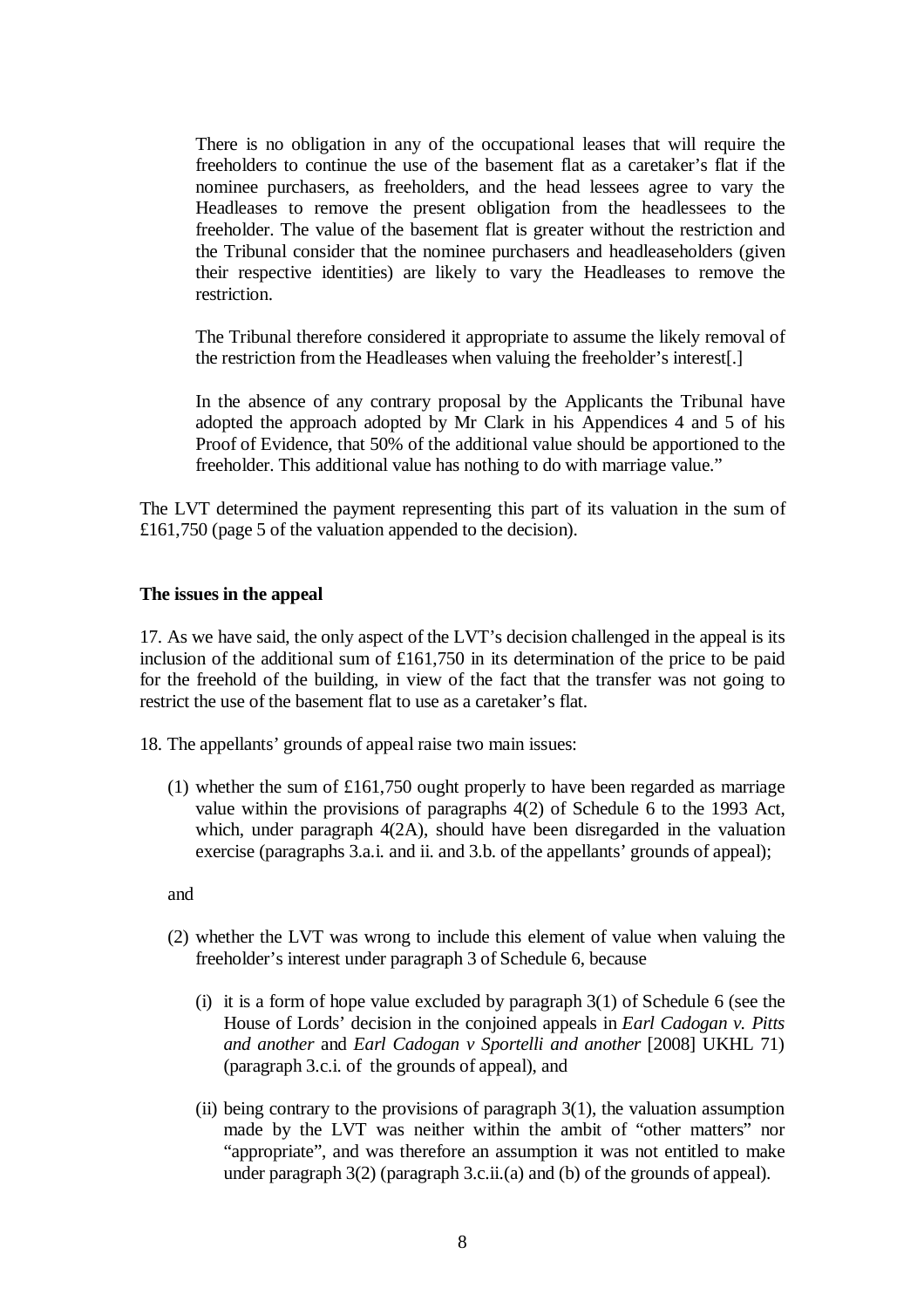# **The law**

*The statutory provisions*

19. The calculation of the price to be paid on enfranchisement is provided for in section 32 and Schedule 6 of the 1993 Act.

20. Paragraph 2 in Part II of Schedule 6 sets the statutory basis for assessing the price to be paid for the freehold of "specified premises". Paragraph 2(1) provides:

"Subject to the provisions of this paragraph, where the freehold of the whole of the specified premises is owned by the same person the price payable by the nominee purchaser for the freehold of those premises shall be the aggregate of –

- (a) the value of the freeholder's interest in the premises as determined in accordance with paragraph 3,
- (b) the freeholder's share of the marriage value as determined in accordance with paragraph 4, and
- (c) any amount of compensation payable to the freeholder under paragraph 5.

…".

21. Under the heading "Value of freeholder's interest" paragraph 3(1) of Schedule 6 provides:

"Subject to the provisions of this paragraph, the value of the freeholder's interest in the specified premises is the amount which at the relevant date that interest might be expected to realise if sold on the open market by a willing seller (with no person who falls within sub-paragraph (1A) buying or seeking to buy) on the following assumptions –

- (a) on the assumption that the vendor is selling for an estate in fee simple
	- (i) subject to any leases subject to which the freeholder's interest in the premises is to be acquired by the nominee purchaser, but
	- (ii) subject also to any intermediate or other leasehold interests in the premises which are to be acquired by the nominee purchaser;
- (b) on the assumption that this Chapter and Chapter II confer no right to acquire any interest in the specified premises or to acquire any new lease … ;
- (c) on the assumption that any increase in the value of any flat held by a participating tenant which is attributable to an improvement carried out at his own expense by the tenant or by any predecessor in title is to be disregarded; and
- (d) on the assumption that (subject to paragraphs (a) and (b)) the vendor is selling with and subject to the rights and burdens with and subject to which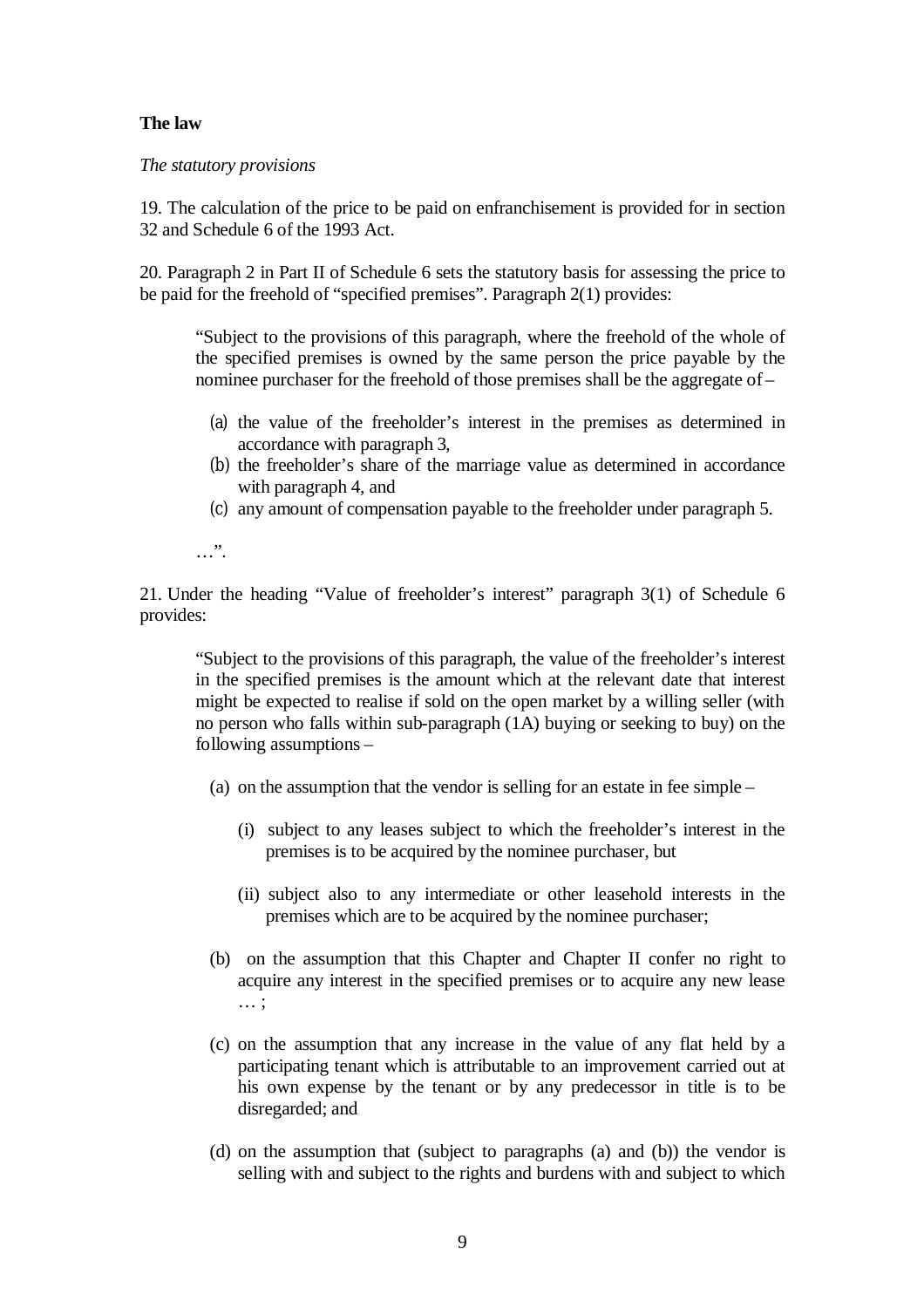the conveyance to the nominee purchaser of the freeholder's interest is to be made, and in particular with and subject to such permanent or extended rights and burdens as are to be created in order to give effect to Schedule 7."

22. Paragraph 3(1A) provides:

"A person falls within this sub-paragraph if he is –

- (a) the nominee purchaser, or
- (b) a tenant of premises contained in the specified premises, or
- (ba) an owner of an interest which the nominee purchaser is to acquire in pursuance of section 1(2)(a), or
- (c) an owner of an interest which the nominee purchaser is to acquire in pursuance of section 2(1)(b)."
- 23. Paragraph 3(2) provides:

"It is hereby declared that the fact that sub-paragraph (1) requires assumptions to be made as to the matters specified in paragraphs (a) to (d) of that sub-paragraph does not preclude the making of assumptions as to other matters where those assumptions are appropriate for determining the amount which at the relevant date the freeholder's interest in the specified premises might be expected to realise if sold as mentioned in that sub-paragraph."

24. Under the heading "Freeholder's share of marriage value" paragraph 4(1) of Schedule 6 provides:

"The marriage value is the amount referred to in sub-paragraph (2), and the freeholder's share of the marriage value is 50 per cent of that amount."

25. Paragraph 4(2) defines "marriage value" as being

"… any increase in the aggregate value of the freehold and every intermediate leasehold interest in the specified premises, when regarded as being (in consequence of their being acquired by the nominee purchaser) interests under the control of the participating tenants, as compared with the aggregate value of those interests when held by the persons from whom they are to be so acquired, being an increase in value –

(a) which is attributable to the potential ability of the participating tenants, once those interests have been so acquired, to have new leases granted to them without payment of any premium and without restriction as to length of term, and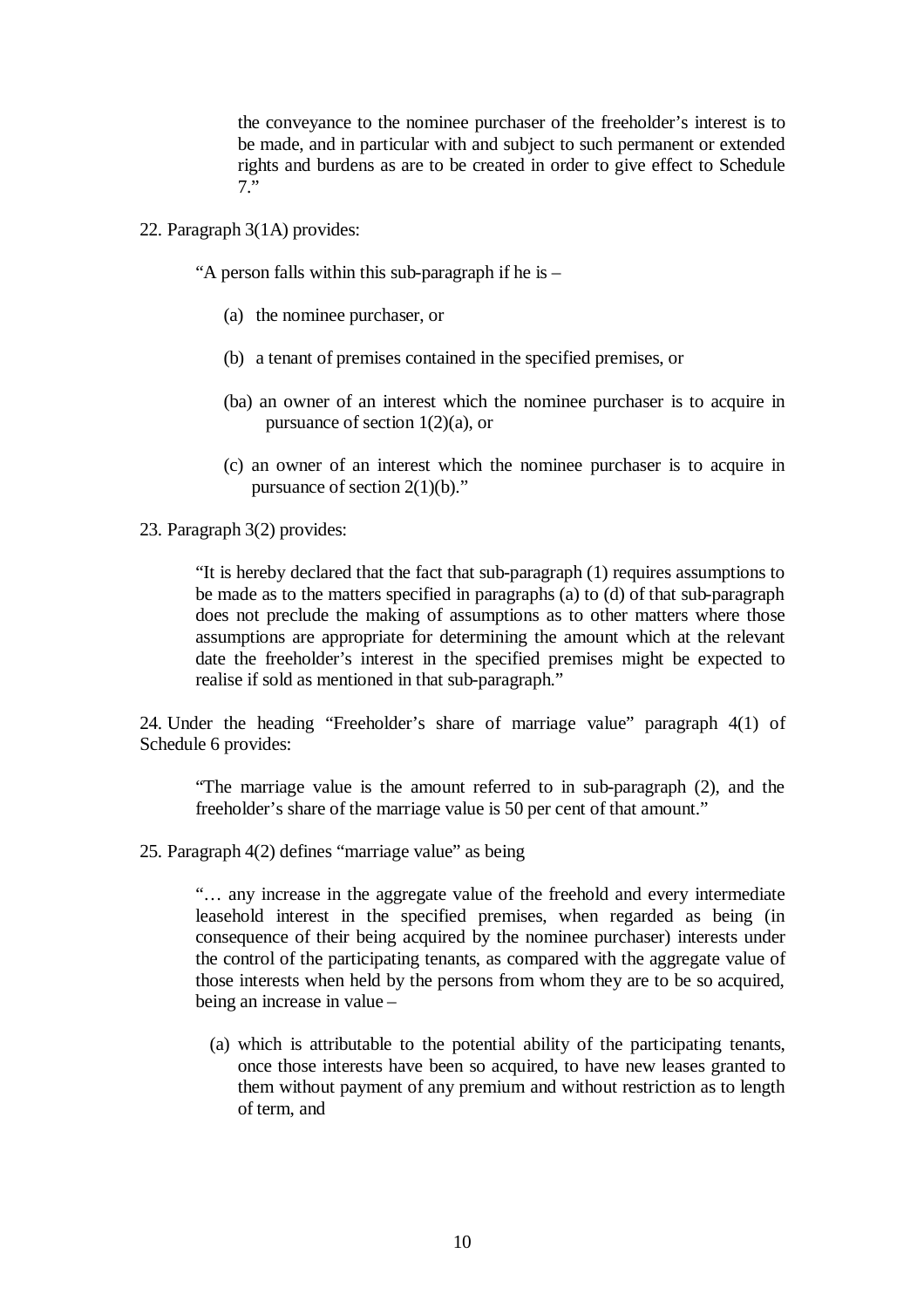- (b) which, if those interests were being sold to the nominee purchaser on the open market by willing sellers, the nominee purchaser would have to agree to share with the sellers in order to reach agreement as to price."
- 26. Paragraph 4(2A) provides:

"Where at the relevant date the unexpired term of the lease held by any of those participating tenants exceeds eighty years, any increase in the value of the freehold or any intermediate leasehold interest in the specified premises which is attributable to his potential ability to have a new lease granted to him as mentioned in sub-paragraph  $(2)(a)$  is to be ignored."

27. Paragraph 4(3) provides:

"For the purposes of sub-paragraph (2) the value of the freehold or any intermediate leasehold interest in the specified premises when held by the person from whom it is to be acquired by the nominee purchaser and its value when acquired by the nominee purchaser –

- (a) shall be determined on the same basis as the value of the interest is determined for the purposes of paragraph  $2(1)(a)$  or (as the case may be) paragraph  $6(1)(b)(i)$ ; and
- (b) shall be so determined at the relevant date."
- 28. Paragraph 4(4) provides:

"Accordingly, in so determining the value of an interest when acquired by the nominee purchaser –

- (a) the same assumptions shall be made under paragraph  $3(1)$  (or, as the case may be, under paragraph  $3(1)$  as applied by paragraph  $7(1)$ ) as are to be made under that provision in determining the value of the interest when held by the person from whom it is to be acquired by the nominee purchaser, and
- (b) any merger or other circumstances affecting the interest on its acquisition by the nominee purchaser shall be disregarded."

#### *Decisions of the Tribunal*

29. In *Maryland Estates Ltd v Abbathure Flat Management Co Ltd* [1999] 1 EGLR 100 the Tribunal (Mr Anthony Dinkin Q.C. and Mr Peter Clarke F.R.I.C.S.) had to consider the assessment of marriage value as defined by paragraph 4 of Schedule 6. The Tribunal held that all the incidents associated with the participating tenants' control of the freehold interest should be taken into account provided that they arose from the potential ability to obtain new leases without restriction as to term or any premium being payable. In this context the Tribunal acknowledged (at p.102G-H) seven factors that could be taken into account for the purpose of determining marriage value in the valuation of the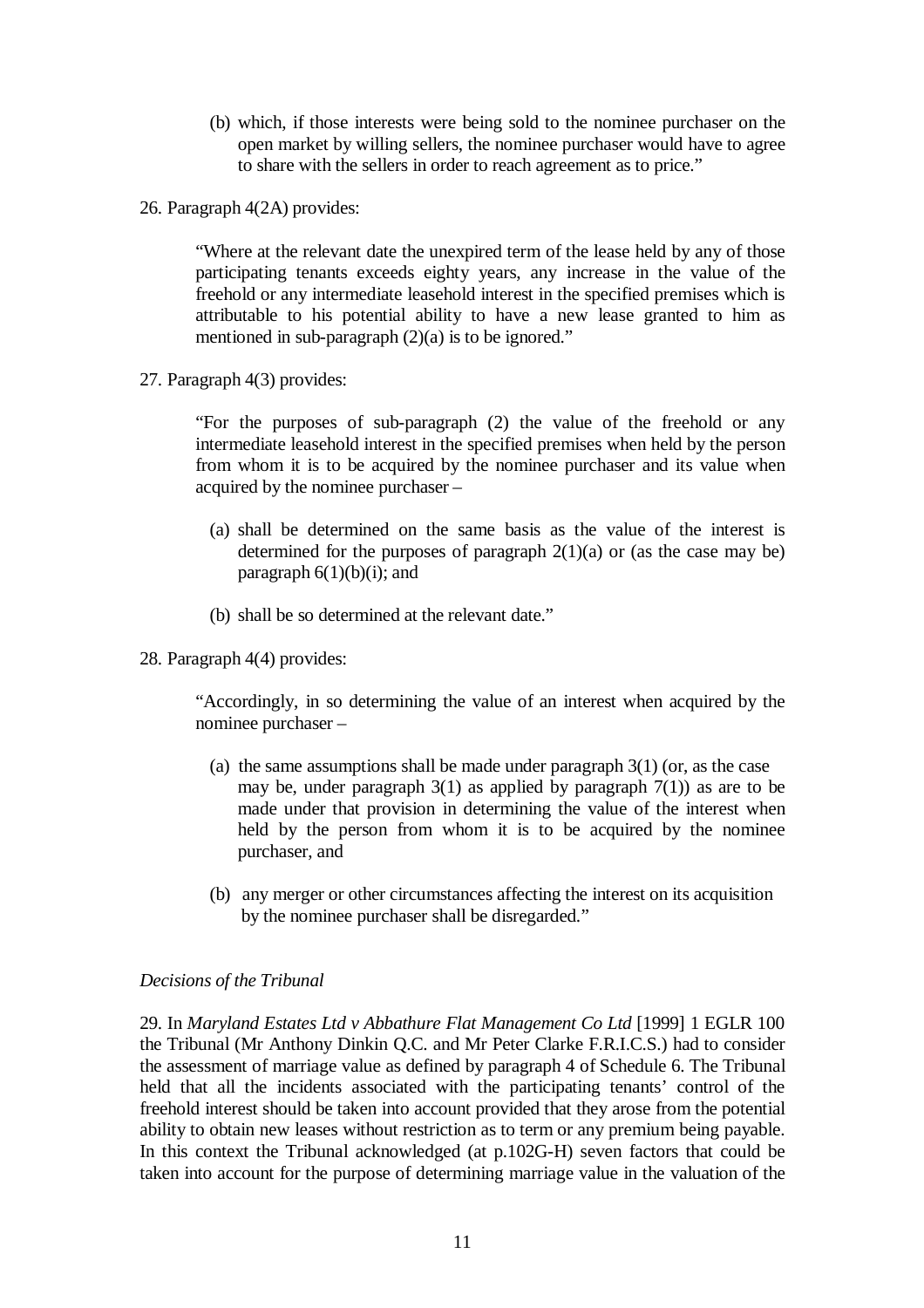post-enfranchisement freehold interest. These were (1) the ability of the tenants to extend their leases at no premium, (2) their ability to vary the terms of the leases, (3) their ability effectively to extinguish the ground rent, (4) their ability to manage the property themselves and control management charges, (5) their ability to carry out repairs of their own choosing and control costs, (6) their ability to eliminate possible disputes with the landlord, and (7) their ability to grant themselves new rights over the property. The Tribunal recorded a concession made by counsel for the nominee purchaser in that case (at p.102B-C):

"As to the ability to vary the terms of the leases, [counsel] accepted that this factor could be taken into account because it is implicit that tenants have the right to correct any defects in title on the grant of the new leases as was recognised in *Sinclair Gardens Investments (Kensington) Ltd v Franks* [(1998) 76 P. & C.R.  $2301...$ ".

The correct approach in the Tribunal's view was to consider whether any of the seven factors flowed from the participating tenants' "ability to have new leases unrestricted as to length of term"  $(p,102G-H)$ . The essential point was that the participating tenants would be in effective control of the freehold interest through the nominee purchaser and able to "secure the grant to themselves of new leases" (ibid.). What had to be determined was "the increase in value, if any, of the freehold interest when it passes into the tenants' control in that way" (ibid.). The Tribunal then added this (ibid.):

"As we have pointed out, although certain assumptions are expressly to be made by virtue of paras 4(3) and 4(4), this does not prevent any other appropriate assumptions being made in order to determine the market value of the freehold under para 3(2)."

30. In *Forty-Five Holdings Ltd v Grosvenor (Mayfair) Estate* [2009] UKUT 234 (LC) the issue for the Tribunal (H.H.J. Huskinson) was whether the potential to unlock development value by adding a storey to a block of flats could properly be regarded as marriage value that ought to be reflected in the purchase price to be paid upon enfranchisement. Before enfranchisement there was no such value because the development was precluded by covenants in the long leases prohibiting alterations to the premises. It was submitted on behalf of the nominee purchaser that the Tribunal had been wrong in *Sinclair Gardens Investments (Kensington) Ltd* and in *Maryland Estates Ltd* to hold that the tenants' ability to obtain new leases on different terms from those of their existing leases could be entertained in the calculation of marriage value. H.H.J. Huskinson rejected that submission. He said (in paragraphs 27 and 28 of his decision):

"27. As regards [counsel's] argument that the new leases contemplated under paragraph 4(2)(a) must be assumed to be on the same terms as the old leases save only as regards duration and premium, I reject that argument. The words are perfectly general. What one is concerned with is any increase in value attributable to the potential ability of the participating tenants "to have new leases granted to them without payment of any premium and without restriction as to length of term". If it had been intended to be a valuation assumption that these new leases should be assumed to be on the same terms as the old, then this would need to have been expressly provided for. It would be a remarkable assumption to make, namely to see what value was attributable to the prospect of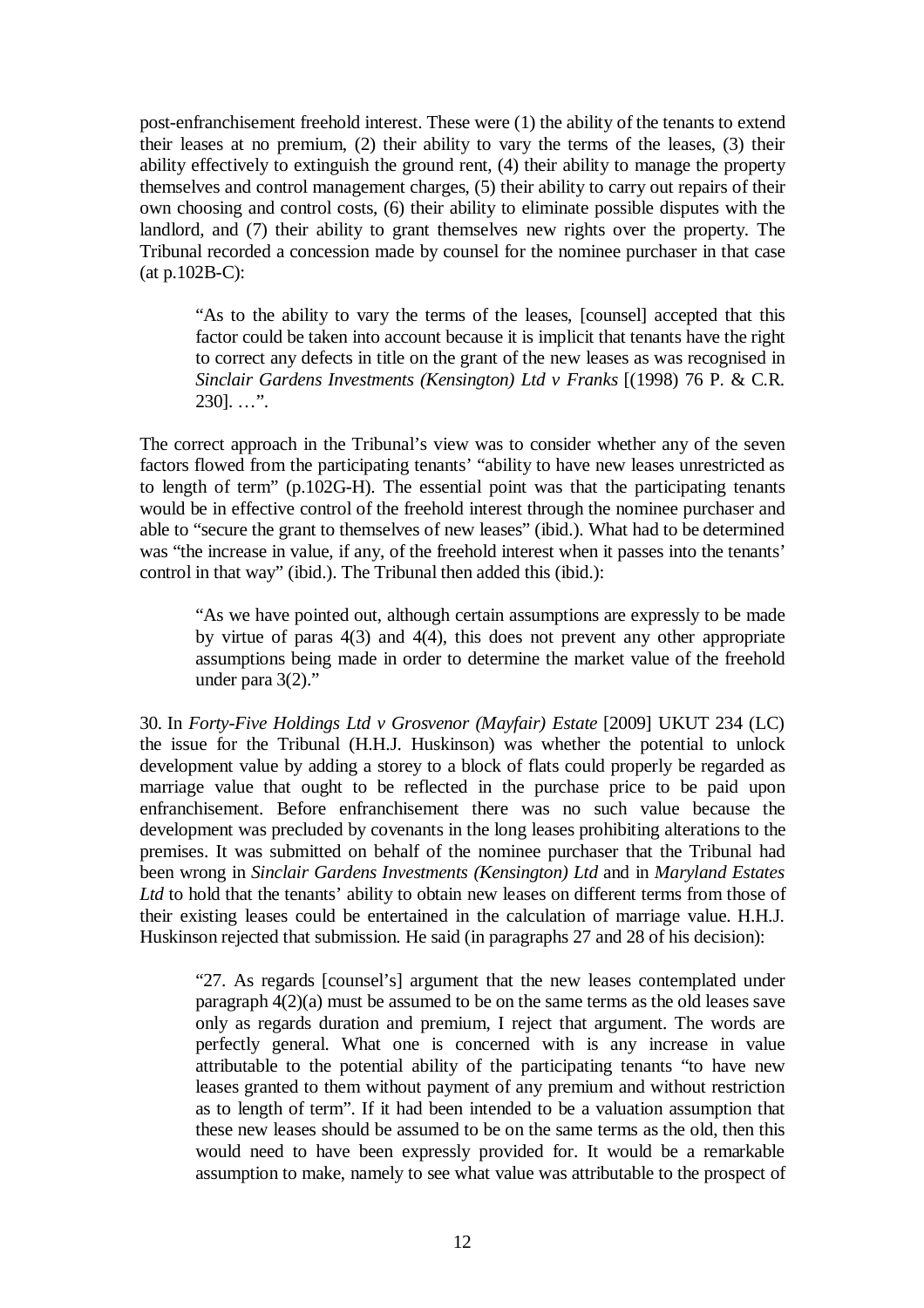new leases being granted but being granted upon terms which might well be (indeed would be likely to be) wholly different from the terms on which such new leases would actually be granted. It is unlikely that the new leases would be granted on precisely the same terms as the old in circumstances where the old leases had been granted many years ago and it will be particularly unlikely for this to occur if, for instance, the terms of the old leases were badly drafted and had caused problems over the years. To carry out the valuation exercise under paragraph 4(2) on an assumption that something will happen when it plainly will not happen is something the draftsman could have provided for by express words, but the draftsman should not be assumed to have made such a remarkable provision in the absence of such words. The fact that the draftsman did not intend such a result is confirmed by the fact that the draftsman did make express provision as to the terms of any new lease granted by way of an extension, see section 57, whereas in contrast there is no such limitation on the terms of the notional new leases under paragraph 4(2)(a) of Schedule 6.

28. I respectfully conclude that the Lands Tribunal was correct in the *Sinclair* case and the *Maryland* case in proceeding upon the basis that one of the factors that can be taken into account under paragraph  $4(2)$  of the 6<sup>th</sup> Schedule when calculating marriage value is the potential ability to vary the terms of the leases."

#### *The relationship between hope value and marriage value*

31. Those decisions of the Tribunal must now be read in the light of the jurisprudence in *Cadogan v Sportelli*. In that case the House of Lords had to consider whether in a claim for collective enfranchisement the price payable for the freehold could include "hope value" representing the possibility of non-participating tenants seeking new leases of their own flats. Lord Hoffmann, in his dissenting opinion, made these observations about the relationship between hope value and marriage value (at paragraph 4):

" … [The] value of the reversion to the tenant will be greater than to a third party who buys purely for the investment value of the rental stream and the right to possession on the expiry of the term. Furthermore, even if there is some reason (for example, lack of funds) why the particular tenant would not buy at the valuation date, the marriage value to him will be obvious to everyone in the market and it will, as I have said, cast a shadow in the form of hope value to other purchasers who take into account the possibility that sooner or later they may be able to sell to the tenant. It is, of course, impossible for both marriage value and hope value to form part of the same valuation. Marriage value represents the additional value to the tenant which supplies the reason why he would bid a sum higher than the pure investment value. Hope value represents that additional value to a third party who contemplates a future sale to the tenant. Taking into account marriage value assumes that the hypothetical purchaser is the tenant, while taking hope value into account assumes that the hypothetical purchaser is not the tenant. These two hypotheses cannot be entertained simultaneously."

32. In paragraph 13 of his opinion Lord Hoffmann noted that the formula in paragraph 3 of Schedule 6 to the 1993 Act, in which one sees the words "not buying or seeking to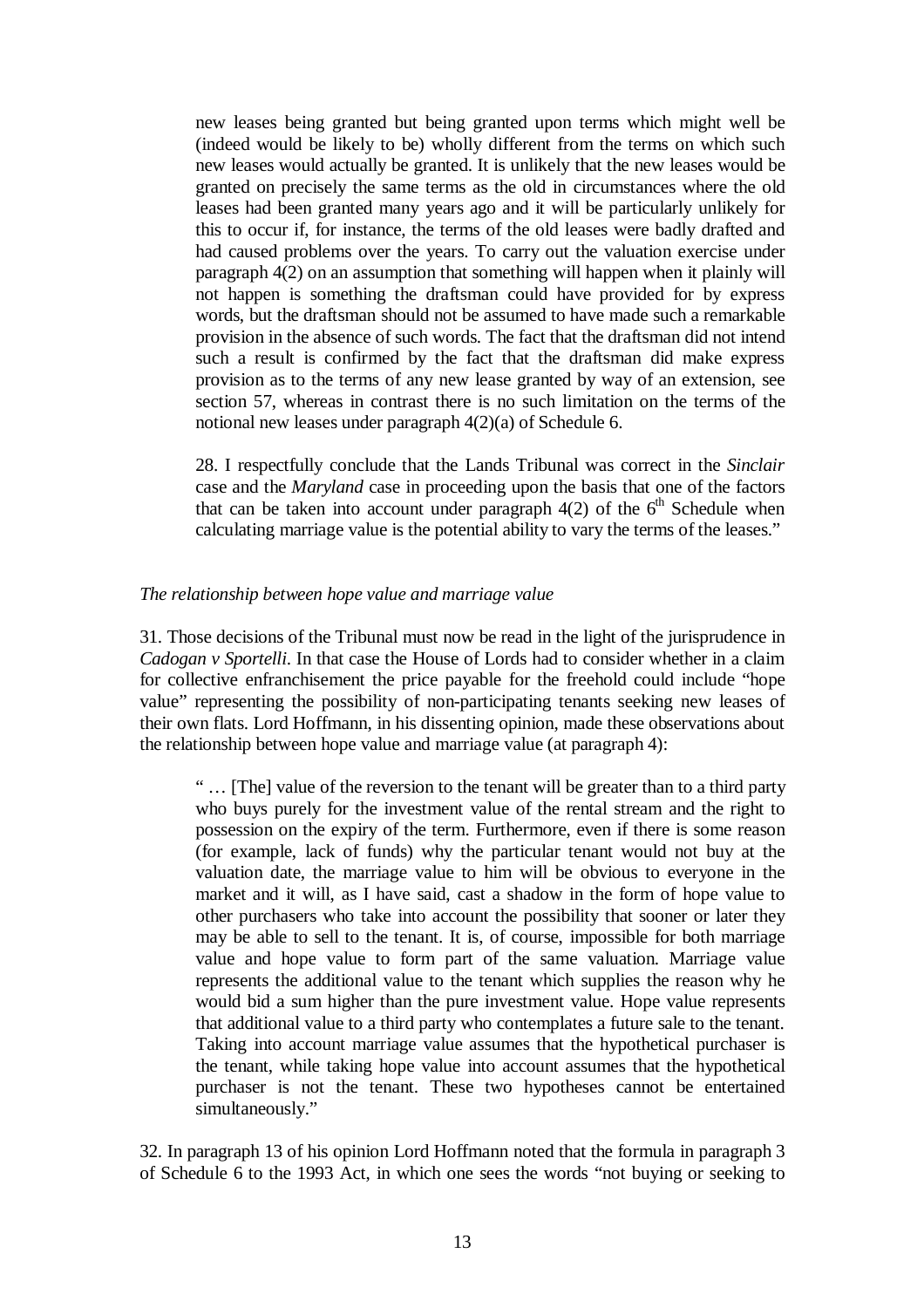buy", does not say what it is the tenants must be taken not to be buying or seeking to buy; this is "left to implication". But in his view it "must mean that the tenants are excluded from the market for any interest in the premises which is reversionary upon their leases".

33. Lord Hoffmann was unable to accept that, as he put it (at paragraph 25), "the apparent mismatch between the inclusion of marriage value (for participating tenants only) and exclusion of hope value (for all tenants) produces such an obvious injustice as to require heroic methods of construction to avoid it".

34. Lord Hope of Craighead (at paragraph 31 in his opinion) agreed with Lord Walker of Gestingthorpe and Lord Neuberger of Abbotsbury that paragraph 3 of Schedule 6 to the 1993 Act "permits hope value to be taken into account in the valuation in so far as it is attributable to the possibility of non-participating tenants seeking new leases of their own flats". He observed (at paragraph 27) that none of the statutory provisions that were in issue in the case referred to "hope value". But he went on to say (ibid.):

"…The fact that any special, or enhanced, value that would otherwise be attributed to the fact that the tenant is the actual purchaser is to be disregarded does not seem to me to require the valuer to disregard any of the other elements that would normally be taken into account in a transaction with a third party purchaser."

and (at paragraph 28)` that hope value "… looks in an entirely general way into the future and to a transaction which may or may not occur to which persons who cannot yet be identified may be parties".

35. Lord Walker said (at paragraph 35 in his opinion) that in the 1993 Act Parliament had "adopted a hybrid technique, combining a mandatory formula (in Schedule 6, para 2 and Schedule 13, para 2) followed by provisions which take open market value as a starting-point, but subject it to some far-reaching statutory assumptions (and the puzzling possibility of further unspecified but "appropriate" assumptions under Schedule 6, para 3(2) or Schedule 13, para 3(4))". It was, he said (ibid.) "not surprising that valuers and lawyers have found these provisions difficult".

36. Lord Walker concluded (at paragraph 42):

"… Marriage value as between the freeholder and the participating tenants, so far as attributable to their control of the freehold and their ability to grant themselves advantageous leases (see Schedule 6, para  $4(2)$  and especially para  $4(2)(a)$ ) is dealt with exclusively by para 4, as under Schedule 13. But there is to my mind no good reason why any hope value in respect of future deals that may possibly be negotiated between the freehold owner and non-participating tenants (other than those who have actually served section 42 notices before the valuation date) should be disregarded. The possibility of gain (whether large or small) from such negotiated deals will pass from the original freeholder to the nominee purchaser. It is not dealt with in para 4. …."

37. Lord Neuberger remarked (at paragraph 111 in his opinion) that "the interpretation of Schedule 6 is difficult"; that "[the] poorness of the drafting means that … it is safer to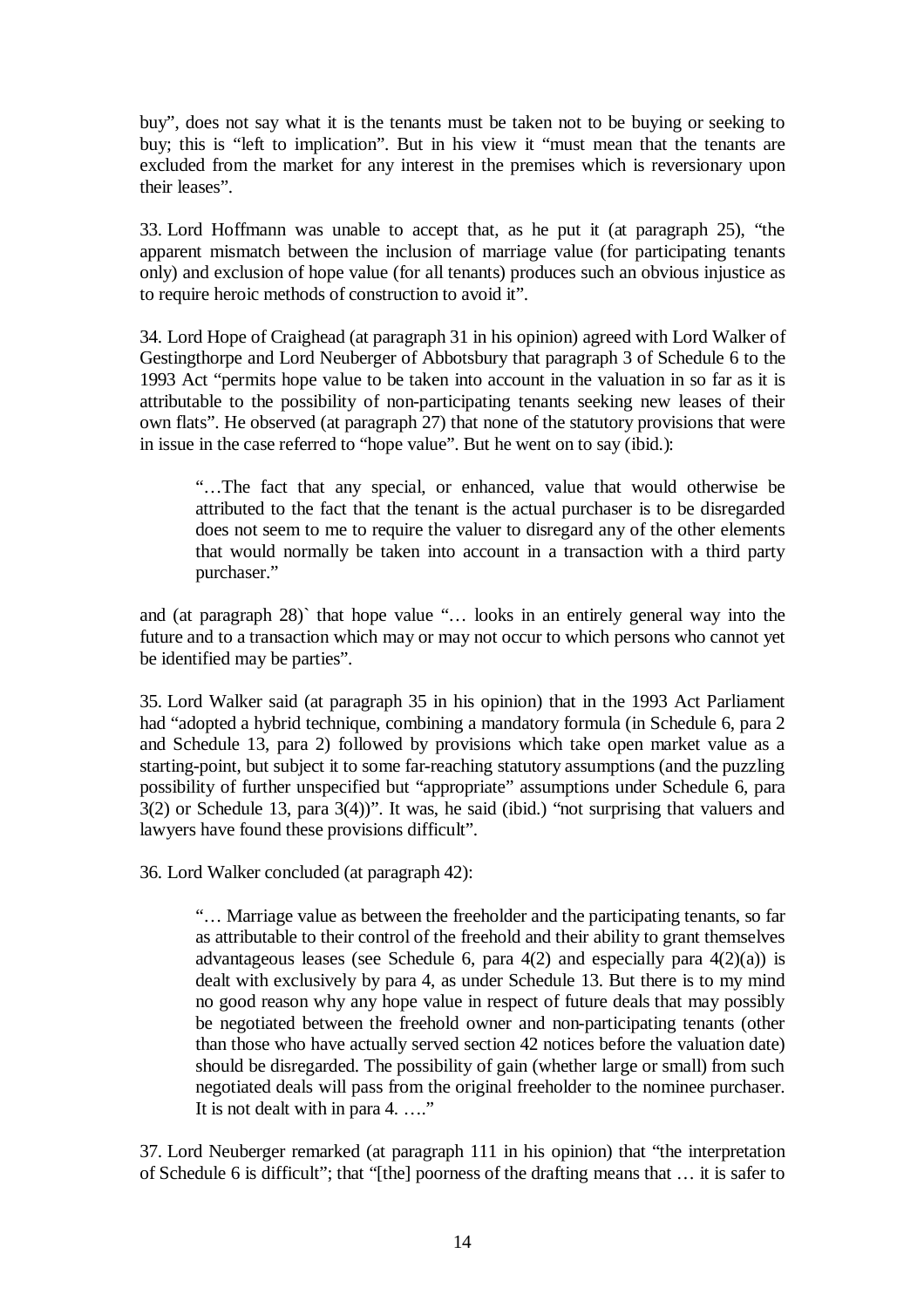construe the paragraphs as they now stand, rather than seeking to identify what purpose or errors may be revealed at earlier stages". He added that "the inept drafting of the 1993 Act is unfair on landlords, who are being deprived of their property, and on residential tenants, the very people who are intended to benefit from the legislation".

38. On the issues in the appeal Lord Neuberger said (at paragraph 66):

"… [Where] the landlord is selling his interest when the tenant is not in the market, a potential purchaser may well think that, in addition to its investment value, the freehold interest carries with it the potential benefit of a possible future sale of the freehold to the present tenant or a successor in title (or indeed the acquisition of the leasehold interest), thereby enabling a release of the marriage value in the future. In such a case, therefore, it can be said that, even though the tenant is not in the market at the time of the sale, the value of the freehold subject to the lease is greater than the aggregate of the capitalised rental stream and the deferred right to possession at the end of the term, and that something should be added for the possibility of a purchaser benefiting from a release of the marriage value. That additional sum is known as "hope value"."

and (at paragraph 96):

"It … seems clear from the wording of sub-paras (a) and (b) of para 2(1), the opening part of para  $4(2)$ , and the unambiguous terms of para  $4(2)(a)$  that marriage value can only be taken into account in so far as it is attributable to the ability of the participating tenants, through the nominee purchaser, to grant new long leases of their respective flats to themselves. The way in which paras 2(1)(a) and (b) are worded also confirm that the only aspect of marriage value in respect of which the landlord can claim is that identified in para 4. But that does not necessarily exclude hope value: as I have explained, it may be similar to, and based on the existence of, marriage value, its inclusion may serve to reduce any marriage value and it may be assessed by reference to marriage value, but it is not marriage value."

39. Lord Neuberger accepted (at paragraph 103) that "the bracketed words in the opening part of para 3(1), when read together with para 3(1A), exclude all flat tenants from the market"; (at paragraph 104) that "[the] words "buying" and "buy" in para 3(1) must cover seeking a 999-year lease at a peppercorn or any similar interest" and that "the bracketed words would extend to buying (or acquiring a 999-year lease at a peppercorn of) all but a small part of the building"; and (at paragraph 105) that those words should be given "a wide meaning" and that "any cutting down of that wide meaning must be on a principled and clear basis, and must be justified by the provisions of [Schedule 6]".

40. In paragraph 112 of his opinion Lord Neuberger said this:

"Where does the conclusion that hope value as against non-participating tenants in respect of their flats may be taken into account leave hope value in relation to participating tenants and their flats? If, as I have concluded, the bracketed words in the opening part of para  $3(1)$  do not exclude the possibility of taking into account hope value arising from non-participating tenants seeking new leases of their flats, the same conclusion must apply to participating tenants. However, the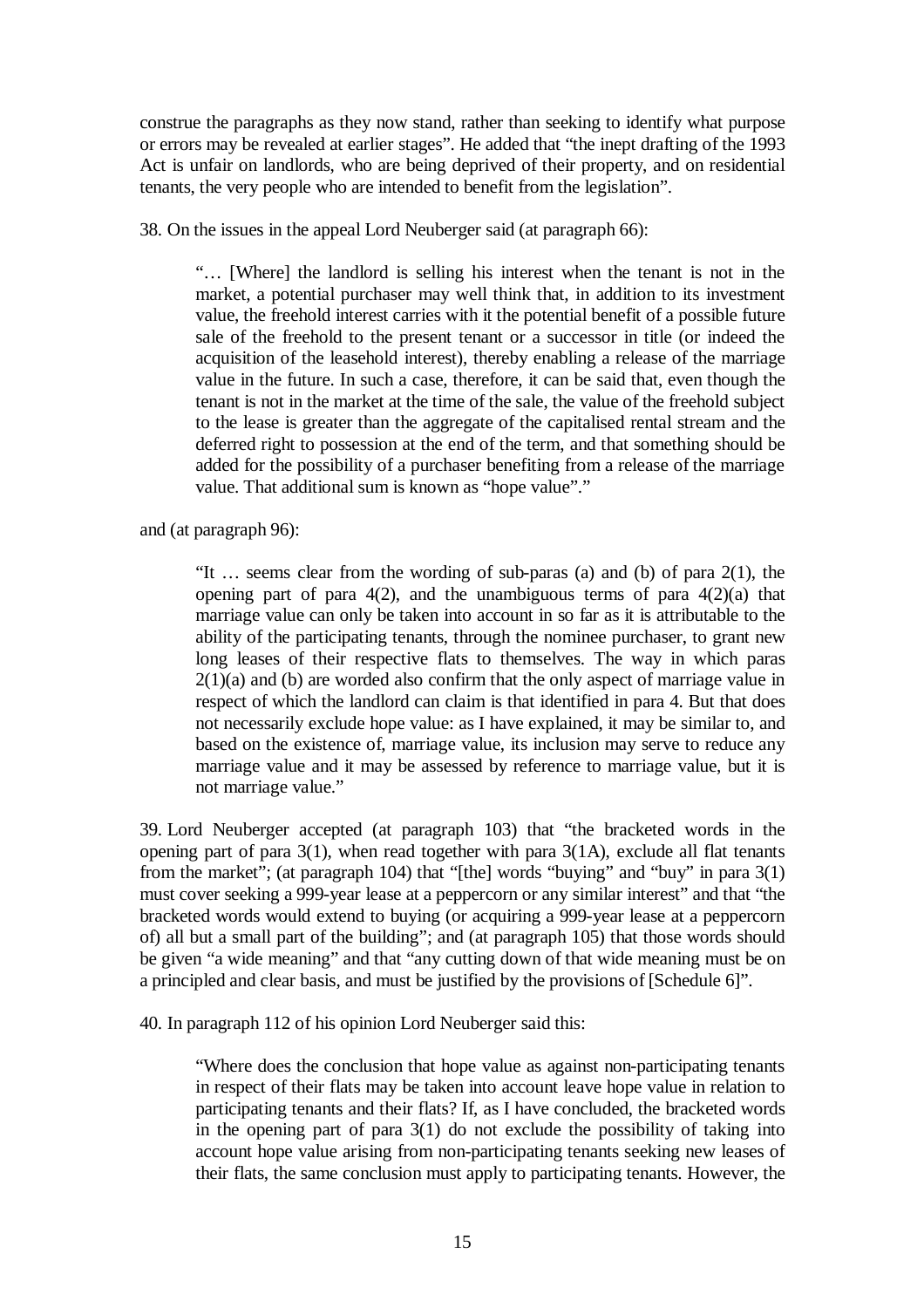effect of para 4 means that, for the reasons I have given when considering hope value under section 9(1A), it is not possible to include hope value in relation to participating tenants' flats under para 3, as it has already been subsumed into the marriage value exercise mandated by para 4. That is clear not only as a matter of commercial sense and justice, but also because para 2 envisages the purchase price consisting of the aggregate of the sums in sub-paras (a) and (b), and it cannot have been envisaged that the same sum be included under both subparagraphs."

# **Submissions**

#### *Submissions for the appellants*

41. As Mr Dutton acknowledged, there was no evidence before the LVT that the restriction on the use of the basement flat enhances the value of any other property held by the respondent. The restriction does no more, he submitted, than depress the value of the appellants' leasehold interest in the basement flat. Its only value to the respondent is the ability to extract some payment in return for releasing or modifying the covenant.

42. Mr Dutton recognized that the enfranchisement will enable the appellants to vary the terms of the 2010 New Lease of the basement flat and thus remove the restriction. However, he submitted, the LVT was wrong to increase the enfranchisement price to reflect this prospect. Relying on the Tribunal's decision in *Maryland Estates Ltd*, he argued that the advantage to a participating tenant in his being able to remove onerous user provisions in his lease forms part of the marriage value generated by the collective enfranchisement. However, under paragraph 4(2A) of Schedule 6 to the 1993 Act, because the unexpired term of the 2010 New Lease exceeded 80 years, any element of additional value reflecting the benefits described in *Maryland Estates Ltd* had to be ignored when the amount the participating tenants are to pay on enfranchisement is determined.

43. Mr Dutton said the language of paragraph 4 of Schedule 6 has been criticized (see, for example, paragraph 27-09 of Hague on Leasehold Enfranchisement (fifth edition)). But, he said, several things are clear in the provisions of paragraph 4:

- (1) Marriage value includes the value to the landlord of being able to negotiate new leases with the participating tenants. It will reflect the value of the ability to require a premium for the grant of that new lease.
- (2) The new leases contemplated by paragraph  $4(2)(a)$  need not be assumed to be on the same terms as the leases which the participating tenants currently hold (see *Forty-Five Holdings Ltd*, at paragraph 27). Therefore, if a participating tenant's lease currently contains an onerous provision, marriage value will reflect the premium the landlord would be able to extract in return for the grant of a substitute lease omitting that provision. As is acknowledged in paragraph 5 of the appellants' reply to the respondent's statement of case, leasehold covenants can be discharged or modified in various ways, and not just by re-granting the lease on different terms.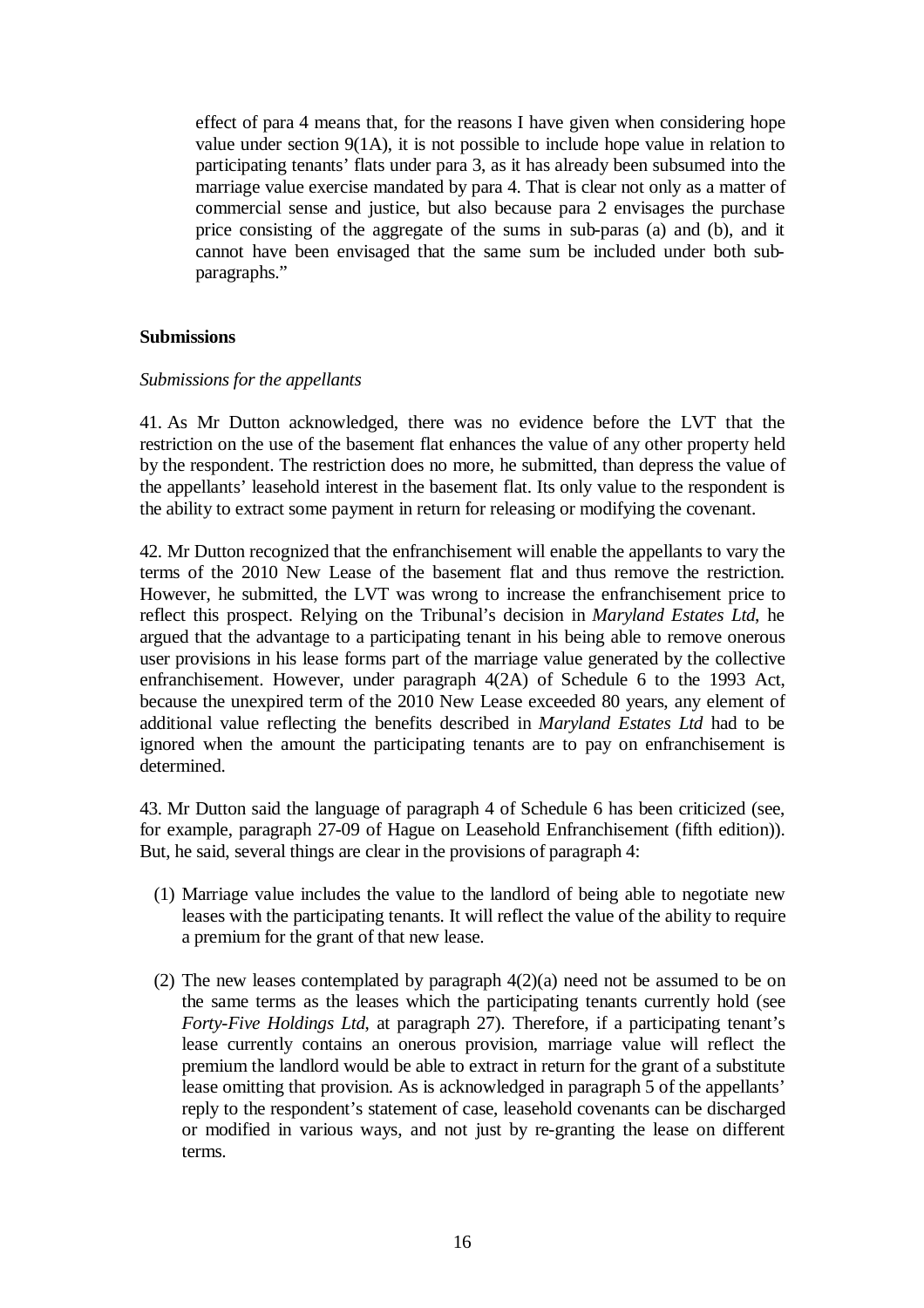(3) But marriage value does not merely reflect the landlord's ability to command a premium for the grant of a new lease. Paragraph 4(2)(a) refers to the "potential ability" to grant such leases. The concept of marriage value is therefore wide enough to encompass the aggregate value of all the benefits the participating tenants will enjoy when the freehold comes under their control (as summarized in "Emmet and Farrand on Title"*,* at paragraph 28.320). Marriage value under paragraph 4 includes the value to the landlord of being able to extract payment for releasing a participating tenant from an onerous leasehold covenant – and it does not matter whether this is achieved by a surrender and re-grant or by a variation of an existing lease.

44. In support of his argument that the only value in the restriction on the use of the basement flat lies in the prospect of money being paid by one or more of the participating tenants for it to be removed, Mr Dutton made three points:

- (1) The only person who has an incentive to pay for the release or modification of the user restrictions affecting the basement flat is the leasehold owner of that flat – the person who currently holds the 2010 New Lease. The 2010 New Lease is held by the first and second appellants (Mr Money and Mr Carey-Morgan), both of whom are participating tenants.
- (2) The parties' statements of case reveal a disagreement between them as to whether the restriction imposed by the 1984 Headlease survived the grant of the 2010 New Lease. But this dispute does not matter. The respondent has contended (in paragraph 5 of its statement of case) that the surrender of the 1984 Headlease as it related to the basement flat did not release the lessee from the obligation in clause 2(10) not to use the basement flat otherwise than as a caretaker's flat. If this were so, the restrictions affecting the basement flat would be binding on the first and second appellants not only as owners of the 2010 New Lease but also as owners of the 1984 Headlease. Since the first and second appellants are qualifying tenants by right of both leases, the respondent's point goes nowhere.
- (3) In any case the respondent's point is not right. The grant of the 2010 New Lease achieved a partial surrender of the 1984 Headlease (see Woodfall, paragraphs 17.023 and 17.032). Since the 1984 Headlease preceded the coming into force of the Landlord and Tenant (Covenants) Act 1995, the effect of its partial surrender is to be considered at common law. At common law the effect of an assignment of part is that the tenant ceases to be in privity of estate with its landlord as to the part assigned (see *Smith v Jafton Properties* [2011] EWCA Civ 1251, at paragraph 39). The position is the same in the case of a surrender of part. Thus the first and second appellants are now bound by user restrictions affecting the basement flat, but only those imposed by the 2010 New Lease, by which they are qualifying tenants. The enfranchisement will not itself discharge the covenants and remove the restrictions. But on enfranchisement the benefit of the covenant will become vested in the appellants as nominee purchaser. They will thus have the prospect of the covenant being discharged or modified and the respondent will lose its ability to consent or withhold its consent to this, or to receive a payment of compensation for any such modification or discharge.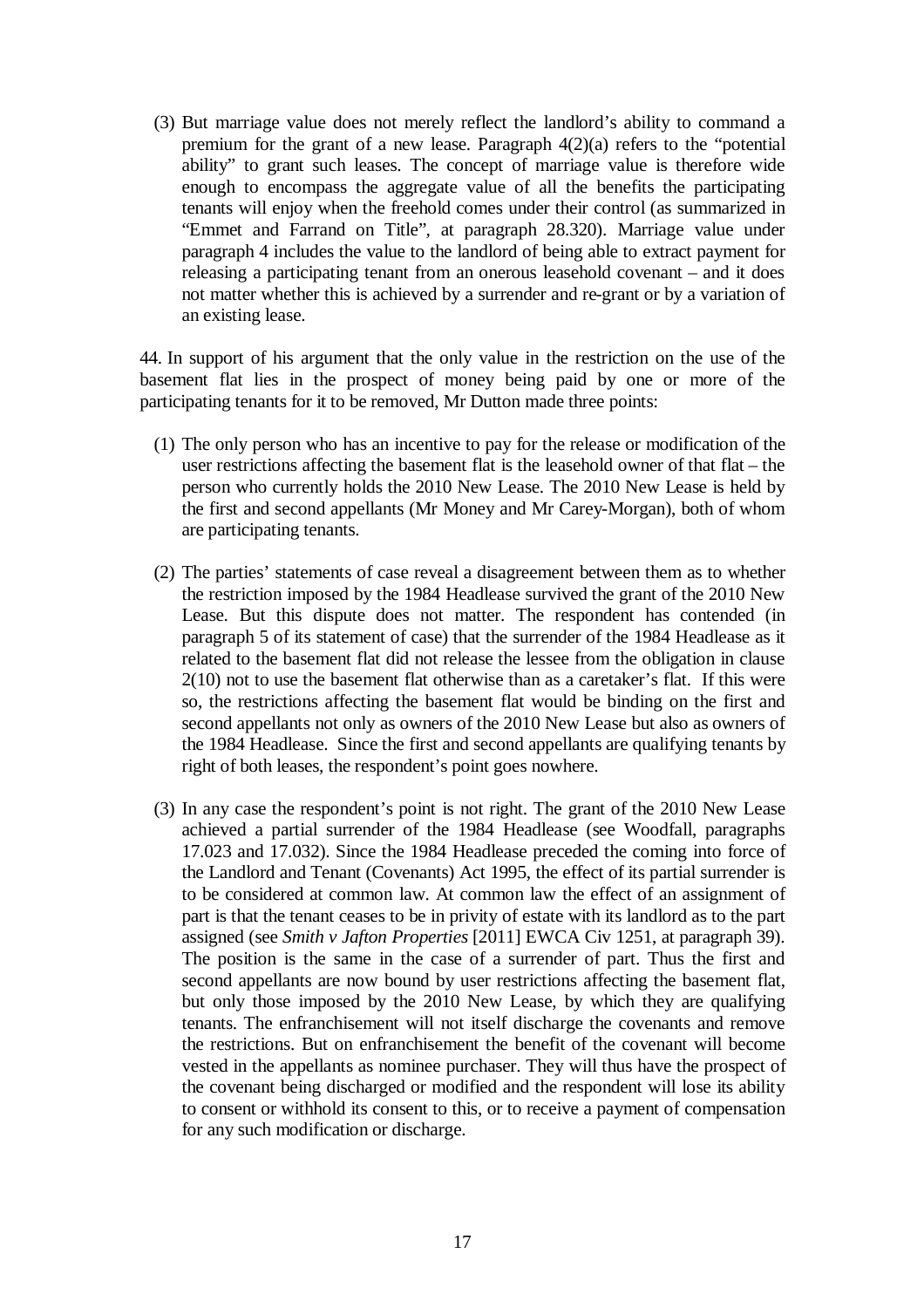For those reasons, Mr Dutton submitted, there can be no doubt that what the LVT was valuing here fell within paragraph 4(2) of Schedule 6. Were it not for the fact that paragraph 4(2A) applies, the value would have formed part of the marriage value determined under paragraph 4.

45. As for the provisions of paragraph 3(1) of Schedule 6, Mr Dutton submitted that the words in parenthesis – "with no person who falls within sub-paragraph (1A) buying or seeking to buy" – are critical, because they expressly require the freehold to be valued on the basis that the participating tenants are "not in the market". The effect of this express requirement is not merely to exclude from the freehold value any marriage value but also any value attributable to the hope of realizing such value at some point in the future (see *Cadogan v Sportelli*). Mr Dutton developed this part of his argument in four submissions:

- (1) Because it is attributable to the matters set out in paragraph 4(2) of Schedule 6, such value was not capable of forming part of the value of the freeholder's interest payable under paragraph 2(1)(a) of Schedule 6.
- (2) The LVT was wrong to regard the benefit as affecting the present value of the freeholder's interest under paragraph 3 of Schedule 6. The value identified by the LVT was truly hope value  $-$  i.e. a sum reflecting the additional price someone would pay for the freehold estate in the hope of being able to negotiate a variation of the lease under which an existing tenant occupies his flat. Since the lease in question is held by a participating tenant, rather than by a non-participant, the effect of paragraph 3(1) of Schedule 6 is to preclude such hope value (see *Cadogan v Sportelli*).
- (3) Being contrary to paragraph 3(1) of Schedule 6, the valuation assumption made by the LVT was not one it was entitled to make under paragraph 3(2). Paragraph 3(2) only permits assumptions as to "other matters" if they are "appropriate". It cannot be appropriate to adopt an assumption in conflict with the provisions in paragraph 3(1). Paragraph 3(1) refers to a sale "on the open market by a willing seller (with no person who falls within sub-paragraph (1A) buying or seeking to buy)". The only additional assumptions warranted by paragraph 3(2) are assumptions that supplement those in paragraph  $3(1)(a)$  to (d) and leave intact the mandatory assumption about who is in the market and who is not.
- (4) The LVT's assumption seems to have been simply that somebody was likely to pay for the prospect of the restriction on use being removed from the headleases. But if that is right the LVT made an error of valuation principle when it increased the purchase price by the sum of £161,750. This sum represents the price that, in the view of the LVT, the owners of the headleases would pay to have the restriction removed, and not the price the hypothetical purchaser of the freehold interest would pay for the likelihood of receiving such a price at some point in the future. No sensible purchaser of the freehold would pay £161,750 now if all he was getting was the chance of receiving £161,750 in the future. He would want a return on his money, and he would want a discount to reflect risk. If the LVT assumed that payment for the removal of the restriction would be secured straight away, it was wrong to do so. Such an assumption clashes with the reasoning of the Court of Appeal in *Van Dal Footwear v. Ryman* [2009] EWCA Civ 1478. In that case, in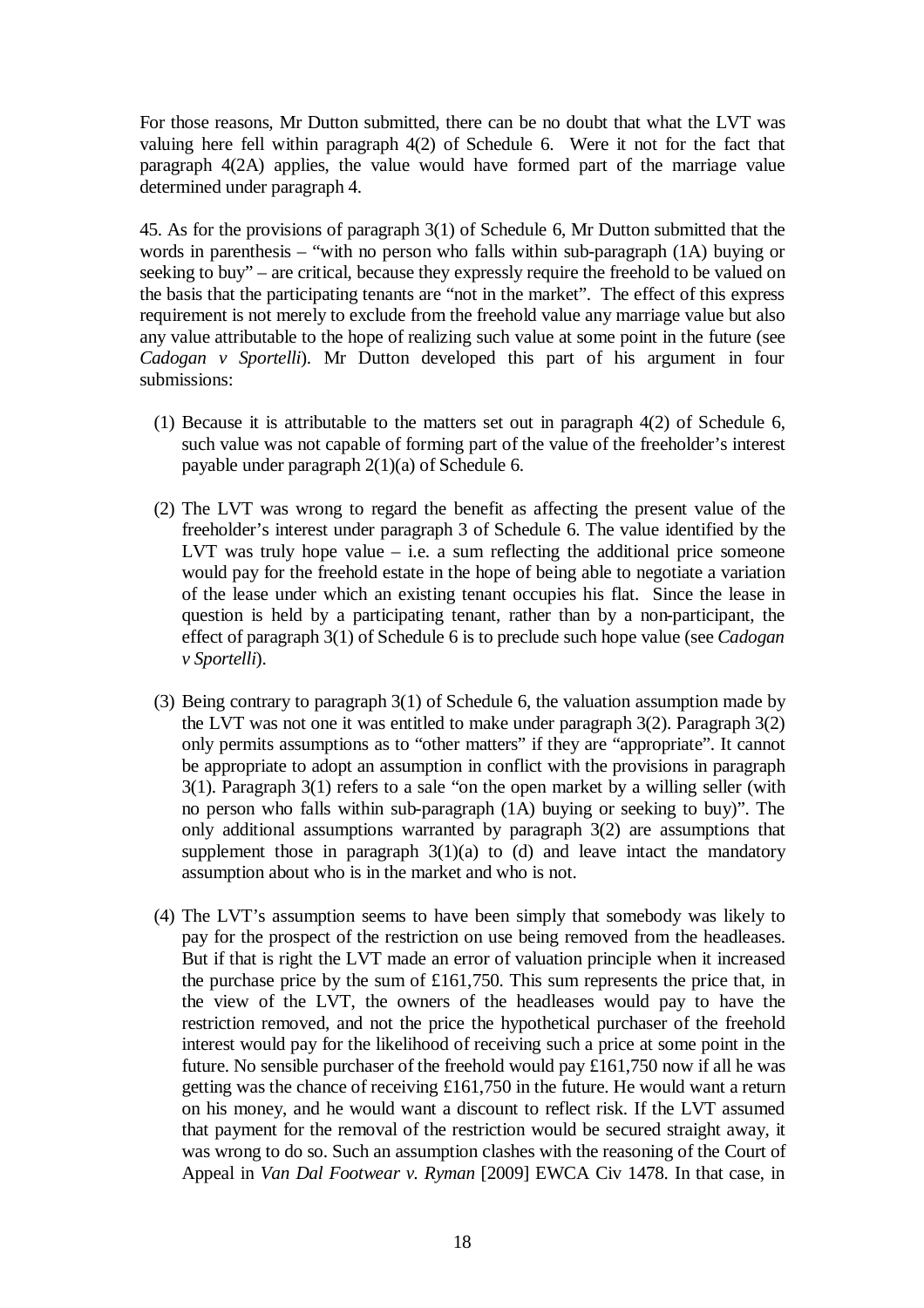the context of the provisions of section 18(1) of the Landlord and Tenant Act 1927, it was held that what the court had to do was "to value the bundle of rights that the landlord actually had on the valuation date" (see the judgment of Lewison J., as he then was, at paragraphs 10 and 11).

### *Submissions for the respondent*

46. Ms Gibbons submitted that the premium paid for the 2010 New Lease was necessarily less than it would have been had it not contained the restrictions on user and alienation at clauses 4.8.1.1 and 4.16.1. When they acquire the freehold, however, the appellants stand to make a substantial gain from the ability they will have to release the covenants. This gain was not paid for when the 2010 New Lease was granted. And if this appeal succeeds it will never be paid for. The appellants will have received a windfall. In the section 48 determination the LVT clearly took the view that this was a matter that ought to be dealt with when the enfranchisement claim came to be considered. It was right. In this process the LVT has tackled the issue, and has come to the correct conclusion.

47. Responding to Mr Dutton's argument on marriage value, Ms Gibbons submitted:

- (1) Marriage value under paragraph 4(2) of Schedule 6 is only a value arising from the leaseholder's ability to increase the length of the term of his leasehold interest by having a new lease granted to him. This submission is strengthened by the provisions of paragraph 4(2A). Marriage value attributable to the ability to increase the length of the term reduces as the length of the unexpired term increases: hence the insertion of the cut-off point at which no marriage value is payable. Such a provision would not be necessary if marriage value included other benefits from the coalescence of interests – benefits that do not depend on the length of the unexpired term.
- (2) The appellants' reliance on the Tribunal's decision in *Maryland Estates Ltd* is misplaced. That case was decided before paragraph 4(2A) came into force. The decision is not binding. And if its rationale is that marriage value includes the value released by the ability of participating tenants' to vary the terms of their leases, the decision is unsound.
- (3) The additional sum of £161,750 determined as payable by the LVT in this case does not represent an increase in value "attributable to" the potential ability of the participating tenants, once the superior interests have been acquired, "to have new leases granted to them without payment of any premium and without restriction as to length of term". In truth, it represents a monetary benefit that would accrue in any event, for the owner of the freehold, when restrictions are removed from the existing leases. It is not a species of value belonging within paragraph 4(2), and it is not, therefore, excluded by the provisions of paragraph 4(2A).
- 48. As to the valuation of the freeholder's interest Ms Gibbons submitted:
	- (1) The additional sum of £161,750 determined as payable by the LVT has nothing to do with the provisions for marriage value in paragraph 4(2).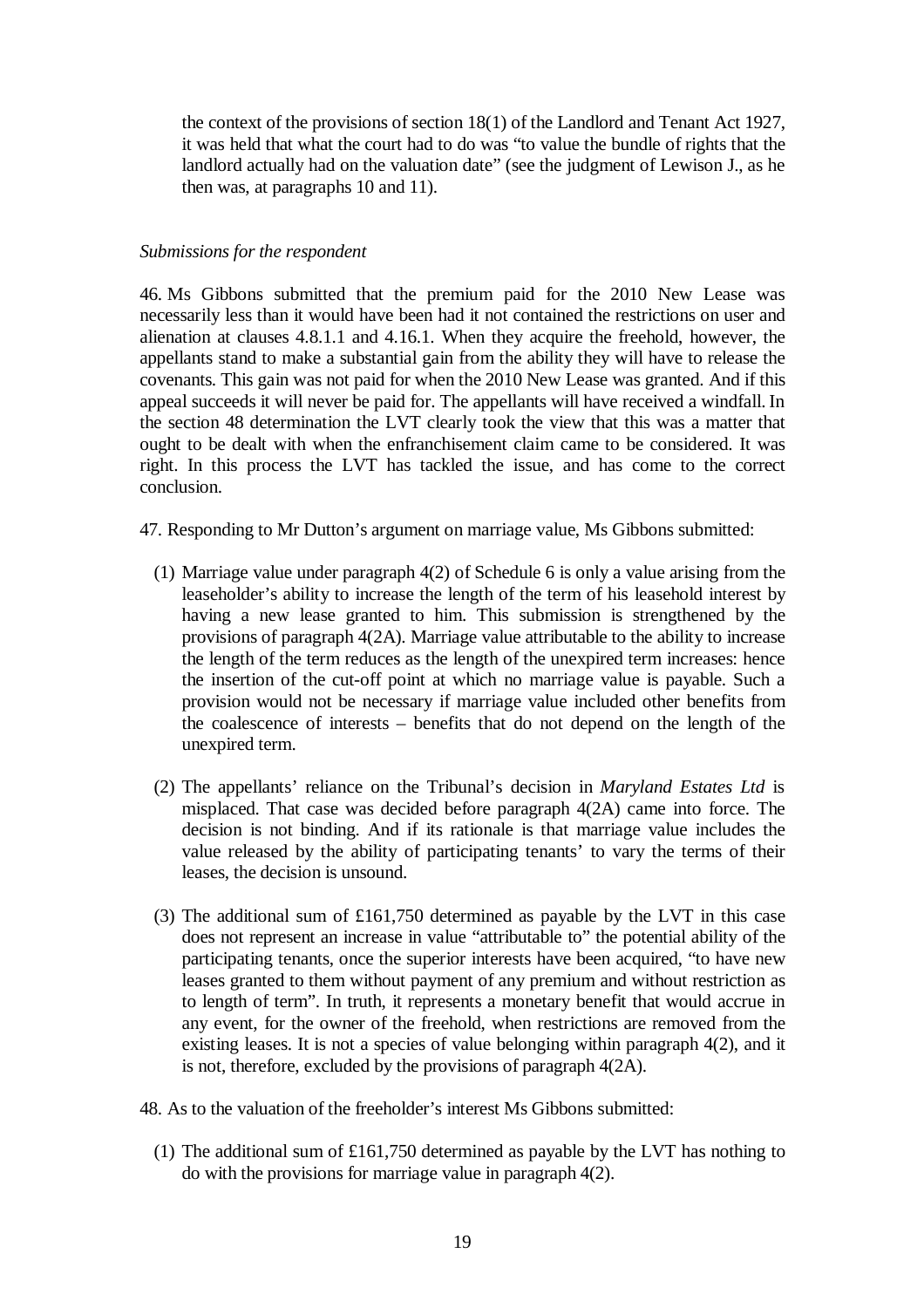- (2) As Lord Neuberger had explained in *Cadogan v Sportelli* (at paragraph 112), it was "not possible to include hope value in relation to participating tenants' flats under [paragraph] 3, as it has already been subsumed into the marriage value exercise mandated by [paragraph] 4", for two main reasons: (i) because it was clear "as a matter of commercial sense and justice", and (ii) because "paragraph 2 envisages the purchase price consisting of the aggregate of the sums in subparagraphs (a) and (b), and it cannot have been envisaged that the same sum be included under both sub-paragraphs". In this case the sum in dispute cannot be regarded as marriage value within paragraph 4. No question of double counting arises, and the recovery of this value is not contrary to commercial sense, justice or the provisions of paragraph 2 of Schedule 6.
- (3) Crucially, there is nothing in the wording of paragraph 3 of Schedule 6 to preclude an assumption, when the freeholder's interest is being valued, that the tenant of the basement flat would be prepared to pay for the removal of the user and alienation restrictions, and that the hypothetical purchaser would be alive to this prospect. Paragraph 3(1) provides that it is to be assumed that no person falling within 3(1A) is "buying or seeking to buy". But when the hypothetical sale of the freehold is being considered there is no statutory assumption that such a person would not seek to free himself from onerous covenants in his lease. The market would not ignore this prospect. The LVT saw that. Paragraph 3(2) allowed it to make "appropriate" assumptions in addition to the specific assumptions set out in paragraph  $3(1A)(a)$  to (d). It was entitled to make the assumption it did. That assumption was not contrary to paragraph 3(1). It was an obvious one to make, and plainly "appropriate for determining the amount which at the valuation date the freeholder's interest in the specified premises might be expected to realise if sold as mentioned in [sub-paragraph (1)]". There was nothing to prevent the LVT from taking account of the consequent enhancement in the value of the freehold reversion, under paragraph 3. To have left that enhancement in value out of the reckoning would have been wrong. Had the LVT done that, its determination of the price payable on enfranchisement would have been flawed.
- (4) The LVT was not right, however, to approach this part of the valuation exercise by making an end allowance. The respondent's alternative valuation, produced since the appeal was lodged, takes the right approach. The figures ought not to be controversial. They were all either agreed between the parties or determined by the LVT.

49. Ms Gibbons added some submissions based on the requirement in section 3(1) of the Human Rights Act 1998 that "so far as it is possible to do so, primary legislation and subordinate legislation must be read and given effect in a way which is compatible with the Convention rights". She submitted:

(1) In *James v. United Kingdom* (1986) 8 E.H.R.R 123 it was held that "…the taking of property without payment of an amount reasonably related to its value would normally constitute a disproportionate interference which could not be considered justifiable under Article 1 [of the First Protocol]" (paragraph 54 of the judgment of the European Court of Human Rights). Article 1 does not guarantee a right to full compensation in all circumstances. Legitimate objectives of "public interest" may warrant less than reimbursement of the full market value (ibid.).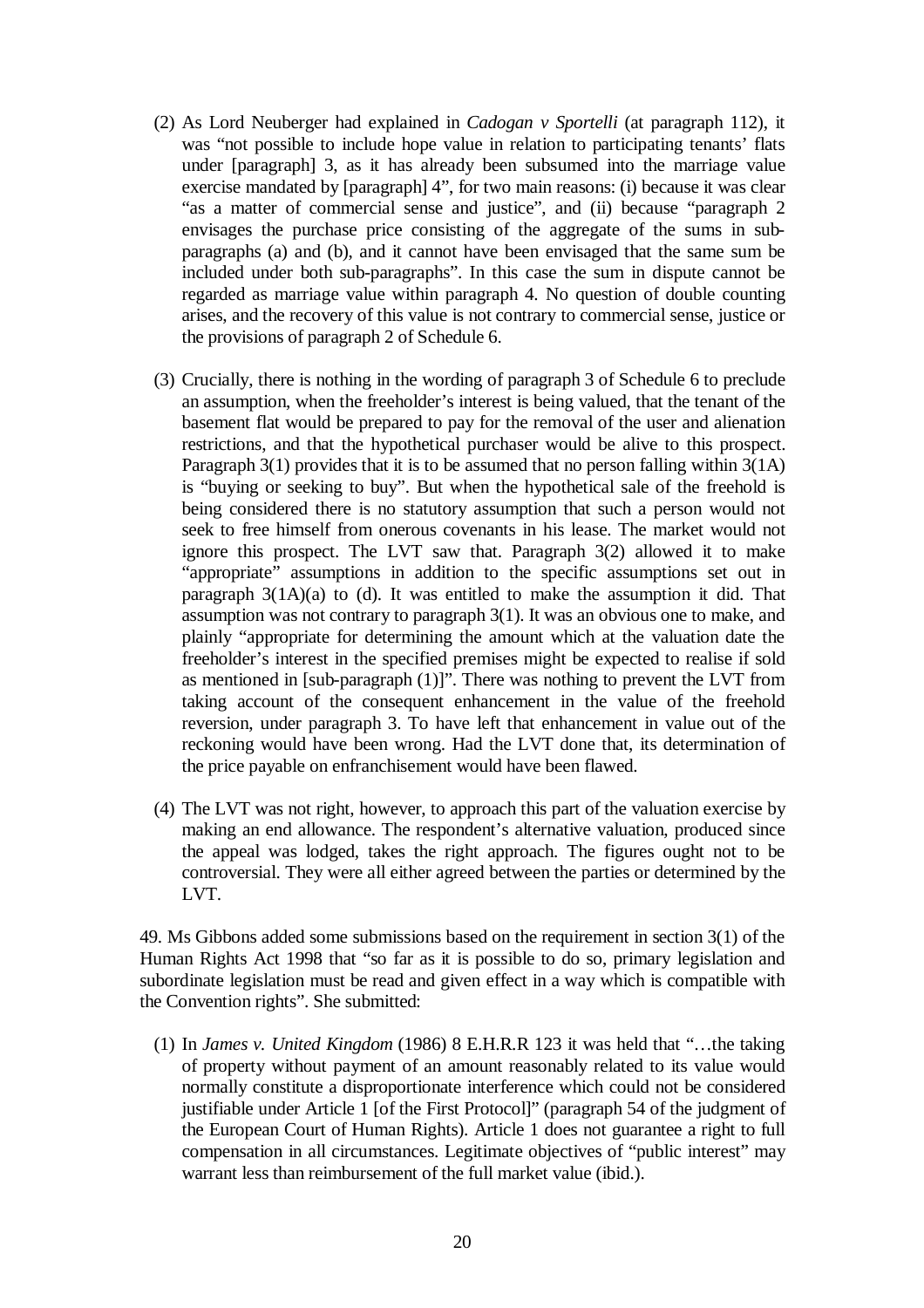- (2) In this case the value of the freeholder's interest, excluding hope and marriage value, was found by the LVT to be £611,008. The value to the freeholder of relaxing the restriction as to user was found to be £161,750. That is 21% of the total value of the freehold interest. Article 1 to the First Protocol does not guarantee a right to full compensation. But to permit covenants such as this to be relaxed for no consideration would not be in the "public interest". It would not achieve greater social justice. It would enable property developers and speculators to gain a windfall. A construction of Schedule 6 that prevents a landlord from recovering what he would otherwise receive for lifting a covenant would amount to a deprivation of his property rights without adequate compensation and a breach of Article 1.
- (3) Under section 3 of the Human Rights Act, the court's duty is to construe and give effect to the provisions of statute, if it can, in a way that is compatible with Convention rights. The natural and proper construction of paragraph 3 of Schedule 6 permits the assumption made by the LVT when valuing the freeholder's interest. If the Tribunal finds it possible to interpret paragraph 3 in this way, section 3 of the Human Rights Act compels it do so.

# **Discussion**

#### *General approach*

50. It is not necessary for us to add to the criticism that has been levelled at the drafting of Schedule 6 of the 1993 Act. Our task in deciding this appeal is to apply the statutory provisions Parliament has chosen to put in place, without resorting to what Lord Hoffmann described in *Cadogan v Sportelli* (at paragraph 25 in his opinion) as "heroic methods of construction". The provisions of Schedule 6 are surely meant to permit a common sense view of the hypothetical transactions in the "no-enfranchisement" world. In principle, the valuer should be striving to apply those provisions to get to a price for the freehold that corresponds to market reality as closely as the statutory assumptions permit. Otherwise, we think, Parliament's purpose in enacting the provisions of Schedule  $6$  – poor as the drafting may be – is liable not to be met.

51. The parties to this appeal agree that the leasehold covenant restricting the use of the basement flat, while it subsists, holds in prospect for the freehold owner of the building some monetary value. That value is likely to be substantial. The appellants have never sought to deny this. They accept that the respondent has the benefit of the covenants in the 2010 New Lease. They accept that nobody else does. They also accept that, until it is removed, the covenant restricting the use of the basement flat will depress the price that a long leasehold interest in it would be likely to command in the market, well below the level one might otherwise expect. So the respondent, as freehold owner, may reasonably look forward to receiving a premium – either for agreeing to remove that restriction or for its ability to do so. This expectation is intrinsic to the freeholder's interest. The question at the heart of this appeal is whether such value can and should be reflected in the price to be paid for the freehold of the building upon enfranchisement. The LVT plainly thought that it should.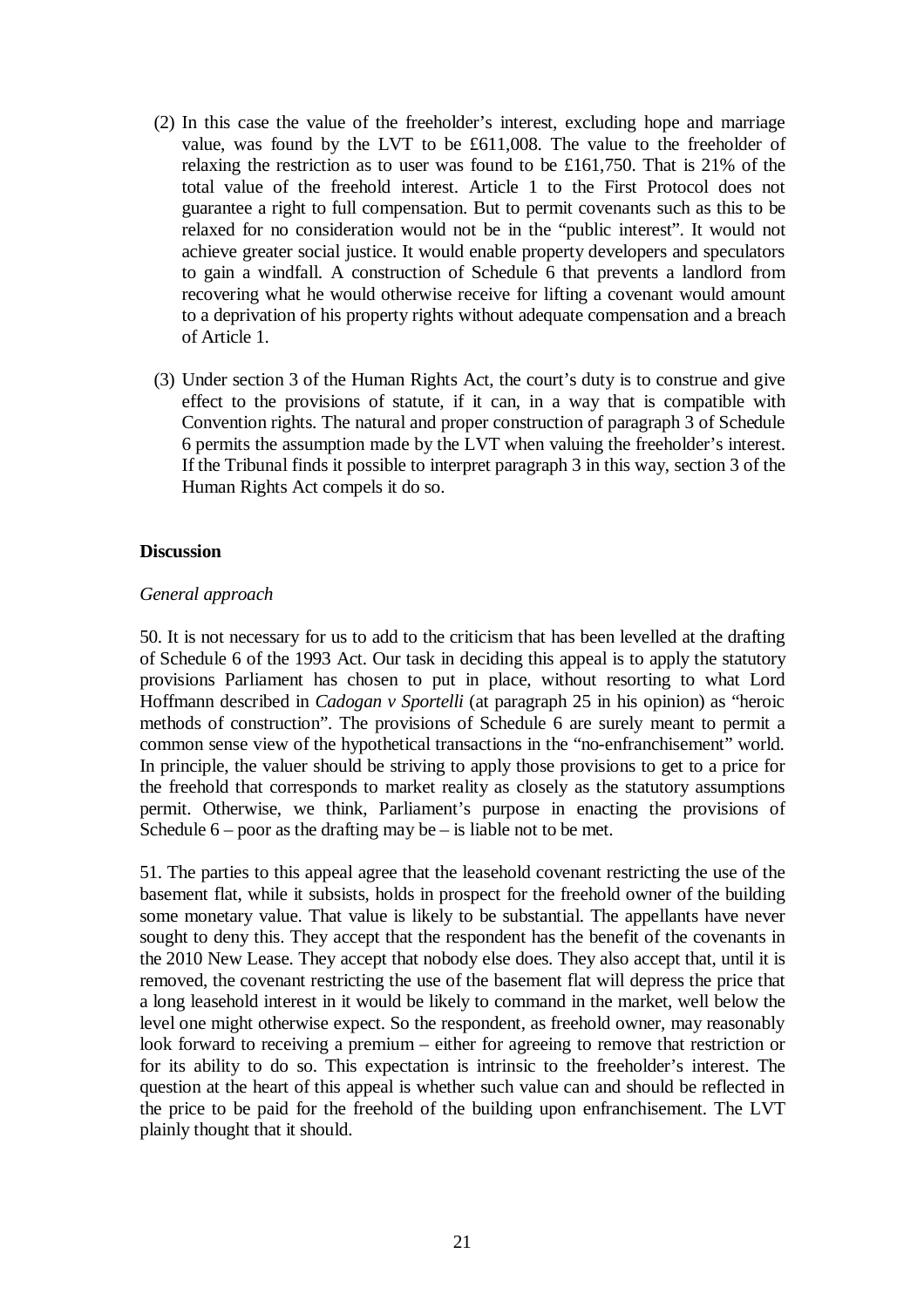52. We do not think there is any significance – at least for the issues we have to decide – in the dispute between the parties over the status of the covenants in the 1984 Headlease. The appellants say that, by the time the claim for enfranchisement was made, the 1984 Headlease did not constrain the use of the basement flat, and that the only restriction on the use of that flat was in clause 4.8.1 of the 2010 New Lease. The respondent disagrees. It says that the surrender of the 1984 Headlease, in so far as it related to the basement flat, did not relieve the lessee of the obligation in clause 2(10) not to use that flat otherwise than as a caretaker's flat. In our view the appellants are right on this point. But even if they are not, the valuation essentials with which we are concerned are exactly the same. As the respondent accepts, the 2010 New Lease replicated the restrictions in the 1984 Headlease, and those restrictions, unless formally removed in the meantime, will stay in effect until 25 March 2043. As a result of the enfranchisement the benefit of the restriction will pass to the nominee purchaser, and the appellants, as participating tenants, will be able to release it. This much is not in dispute.

53. There are at least two ways in which the value held in prospect by the removal of the covenants in clause 4.8.1 of the 2010 New Lease could be realized by the respondent as freehold owner of the building.

54. This could be achieved either by a variation of the 2010 New Lease to remove the restriction or by the grant of a new lease without that restriction. A value would be crystallized, at the level the parties agreed. Such value could also be secured by a sale of the freehold interest either to the existing leaseholders of the basement flat or to a third party investor. The purchase price could then be expected to reflect the difference, or at least a proportion of the difference, between the value of the basement flat with its use limited to use as a caretaker's flat and its value without that constraint. A sale to the leaseholders would serve to relieve them of the restriction. A sale to a third party investor would enable him to negotiate with the leaseholders for the covenant to be discharged. Either way, the release or potential release of the restriction would attract its real value in the market, whatever that value might be.

55. Does it offend the scheme of the 1993 Act as a whole, or any of its provisions relevant in this case, if the price payable for the freehold of the building embraces that latent value? We think not. To recognize such value would be, we think, entirely consistent with the emphasis given by the House of Lords in *Cadogan v Sportelli* to the concepts of commercial sense and justice – provided always, of course, that the determination of the price to be paid for the freeholder's interest does not exceed the statutory parameters set by the provisions of Schedule 6, that the relevant principles of valuation are properly applied, and that the mischief of double counting (or double recovery) is avoided.

# *The LVT's decision*

56. The LVT expressed its conclusions on this part of its valuation succinctly, in five short paragraphs (which we have quoted in paragraph 16 above). It is clear, however, that the LVT based those conclusions not on the provisions of paragraph 4 of Schedule 6 but solely on the provisions of paragraph 3. In other words, the LVT was purporting to undertake, and only to undertake, a valuation of the freeholder's interest. It did not embark on any consideration of the freeholder's share of marriage value. It made that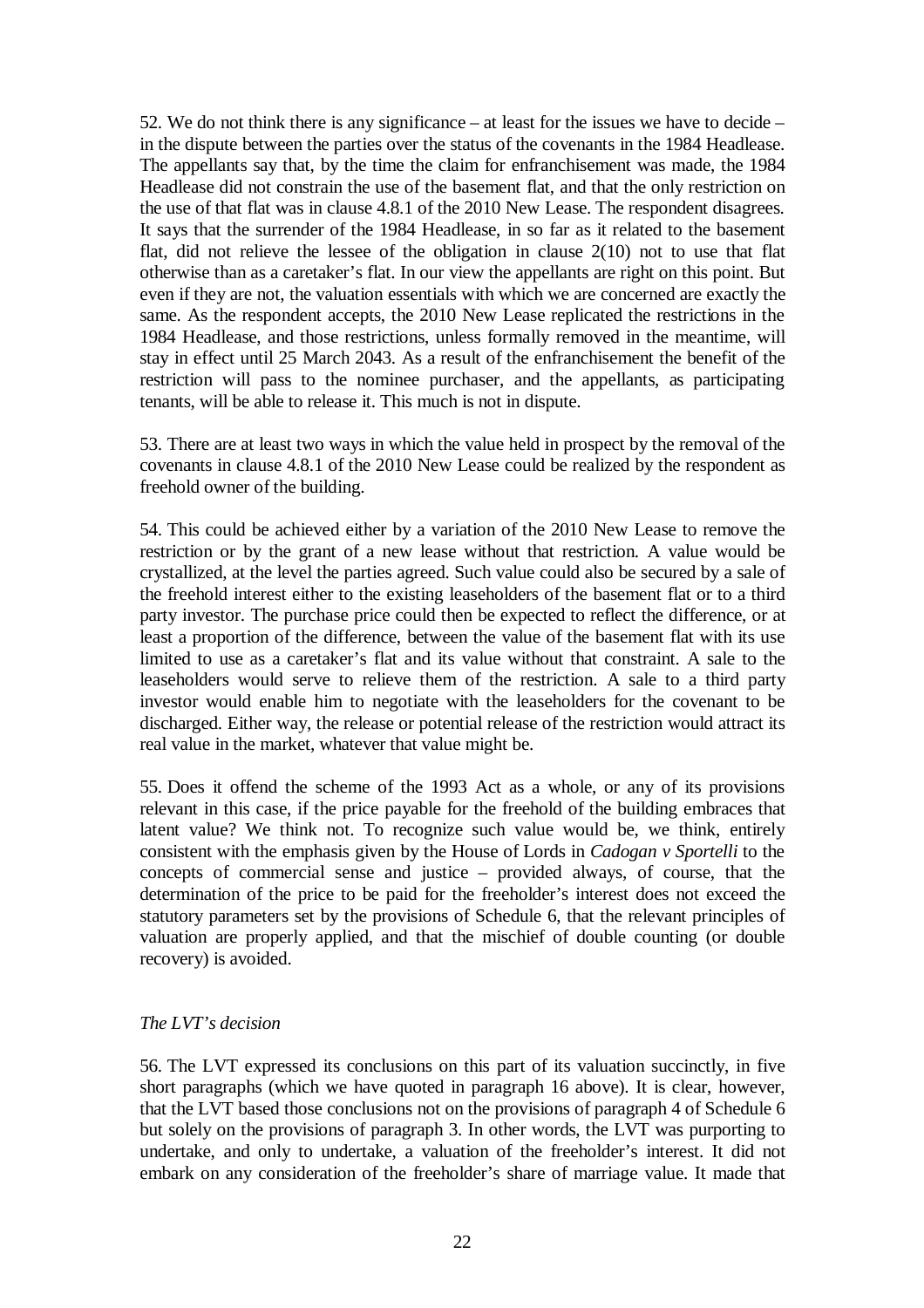clear. In the penultimate paragraph of this part of its decision the LVT referred to the exercise of "valuing the freeholder's interest". And in the final sentence of the last paragraph it said that the additional value it was apportioning to the freeholder's interest had "nothing to do with marriage value". The LVT clearly did not think the provisions of paragraph 4 had any bearing on its assessment of the price to be paid for the freehold.

57. Three points emerge from the LVT's analysis.

58. First, the LVT was clearly conscious of the provisions of paragraph 3(1) as to a hypothetical sale in the open market, in which the nominee purchaser – as well as the other persons specified in sub-paragraph (1A) – was deemed not to be "buying or seeking to buy" any relevant interest in the building.

59. Secondly, the LVT was also aware of the scope it had for making assumptions of its own. It noted that it had the power under paragraph 3(2) to make assumptions beyond those it was compelled to make by paragraph 3(1). Mr Dutton did not submit that the LVT failed to make any of the mandatory assumptions in paragraph 3(1) (a) to (d). His submission, to which we shall come, was that the LVT made a further assumption that was inappropriate and not open to it.

60. Thirdly, that further assumption was, in effect, the one supported by the respondent's valuation witness, Mr Clark, in paragraph 8.18 of his proof of evidence (which we have quoted at paragraph 14 above). In the LVT's judgment it was likely that there would be an agreement "to vary the Headleases to remove the present obligation from the headlessees to the freeholder." It accepted Mr Clark's view that the potential gain attributable to the release of the covenant restricting the use of the basement flat was not something the vendor of the freehold interest would willingly forego. The freeholder would want at least a share of the consequent gain in value. Mr Clark's evidence was that the freeholder would not be prepared to relax the user restriction without securing at least half of that gain in return. There being no counter-proposal from the appellants, the LVT adopted Mr Clark's approach.

# *Issue (1) – marriage value under paragraph 4 of Schedule 6*

61. The appellants have never denied – and paragraph 12.c. of their statement of case concedes – that after enfranchisement, as participating tenants, they will be able to vary the terms of the 2010 New Lease by removing the restriction on the use of the basement flat. They insist that their potential ability to do this falls squarely within the provisions relating to marriage value in paragraph 4 of Schedule 6. The consequent increase in the value of the basement flat would be a benefit, they say, in the nature of marriage value properly understood. It would be an increase of the kind envisaged in paragraph 4(2)(a) of Schedule 6, "attributable to the potential ability of the participating tenants … to have new leases granted to them without payment of any premium and without restriction as to length of term". But for the fact that the 2010 New Lease has more than 80 years of its term unexpired, this, the appellants contend, is a benefit that would have come into the valuation exercise within the second strand of value in paragraph 2(1) of Schedule 6, namely "the freeholder's share of the marriage value as determined in accordance with paragraph 4" (sub-paragraph (b)). But the cut-off in paragraph 4(2A) is the limitation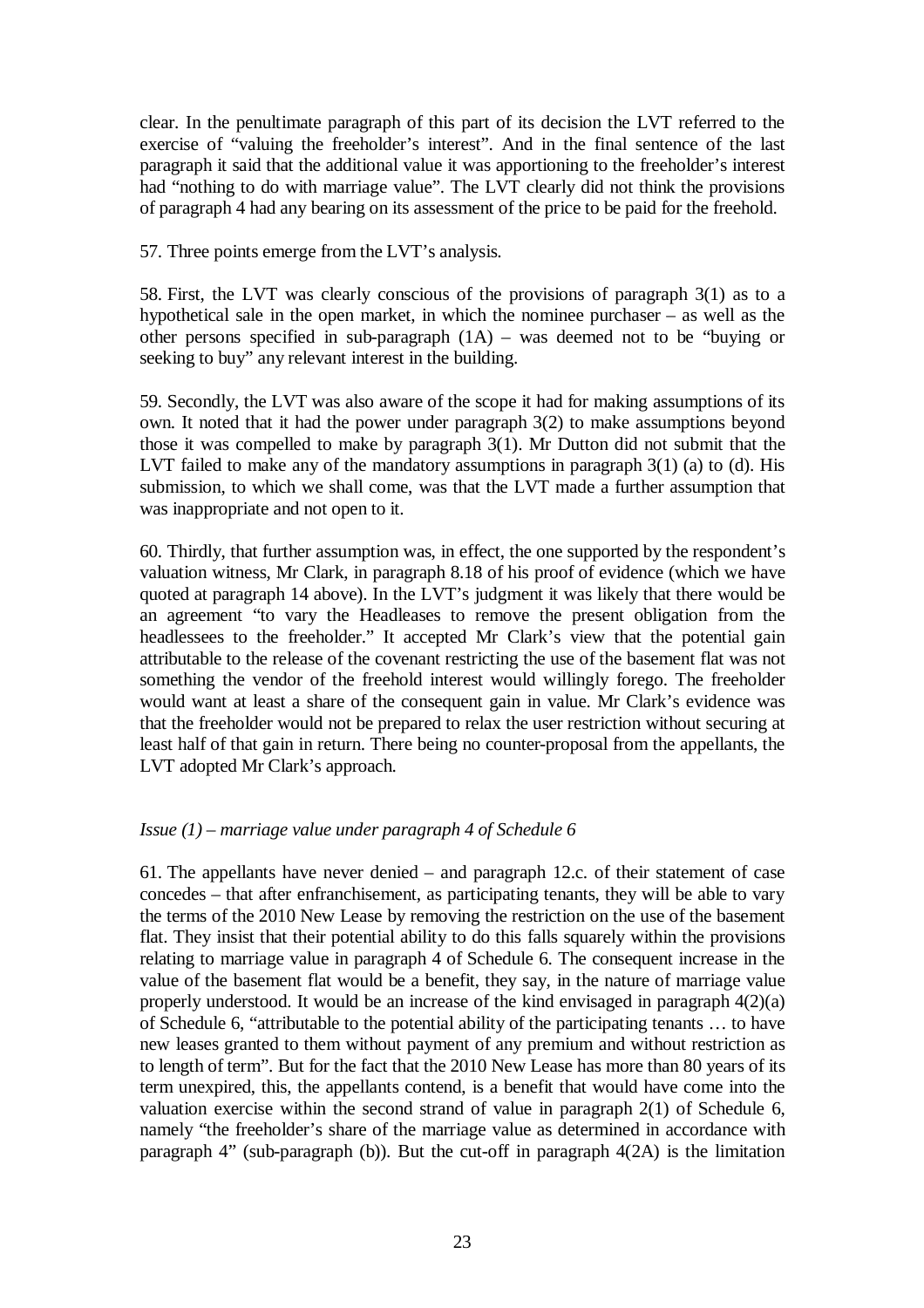Parliament has decided to impose on the freeholder's entitlement to marriage value in a claim such as this, and that cut-off applies here.

62. The appellants say there is therefore no means by which Schedule 6 allows the valuation of the purchase price to incorporate the gain promised by the removal of the restrictions on the use of the basement flat.

63. We do not accept that proposition.

64. Paragraph 4 of Schedule 6 is precisely framed. And in our view one should be wary of reading more into that paragraph than the draftsman saw fit to include, lest one distorts the valuation exercise encapsulated in paragraph 2.

65. Paragraph 4 defines marriage value specifically as a form of value "attributable to" the potential ability of the participating tenants, upon enfranchisement, "to have new leases granted to them" without their having to pay any premium and without any restriction on the length of the term. It does not refer to the variation of existing leases. Nor does it refer to the prospect of negotiated agreements for the release or adjustment of restrictions in such leases.

66. Mr Dutton's argument effectively conflates the concept of a new lease coming into existence on a surrender and re-grant with the concept of the terms of an existing lease being varied. But the two concepts are not the same. This is not to say that the idea of "new leases" being granted in the situation envisaged by paragraph 4 signifies only a new lease being granted on the same terms as those of the old. It plainly does not. In the context of disputes as to the quantification of marriage value under paragraph 4, this has been accepted by the Tribunal in *Maryland Estates Ltd* and *Forty-five Holdings Ltd*.

67. We do not think that in either of those two cases, on the facts and in the light of the submissions made to it, the Tribunal went wrong. In both cases it was focusing, as the argument required and as the decisions themselves make plain, on the prospect of new leases being granted on terms different from those of the leases already in place. In *Maryland Estates Ltd*, however, the Tribunal took care to stress (at p.102G-H) that the assumptions required in the assessment of marriage value (under paragraphs 4(3) and 4(4)) did not prevent any other appropriate assumptions being made under paragraph 3(2) in the determination of the market value of the freehold. It was thus recognizing, rightly in our view, that the first two of the parts of the valuation exercise referred to in paragraph 2 – the valuation of the freeholder's interest in the premises, determined in accordance with paragraph 3 (sub-paragraph (a)), and the valuation of the freeholder's share of the marriage value, determined in accordance with paragraph 4 (sub-paragraph (b)) – are necessarily and always distinct, and that the marriage value exercise under paragraph 4 does not displace the need to make appropriate assumptions when valuing the freeholder's interest in accordance with paragraph 3.

68. In this case, as we have said, there is more than one scenario in which the restriction on the use of the basement flat could be lifted. As the respondent has pointed out (in paragraph 10 of its statement of case), lessees will typically pay for the right to do things that their leases forbid. A tenant can deal with his landlord for the relaxation or removal of covenants in his lease that prohibit a particular activity or require a particular use. A restriction may be removed once two or more interests have coalesced, as they will when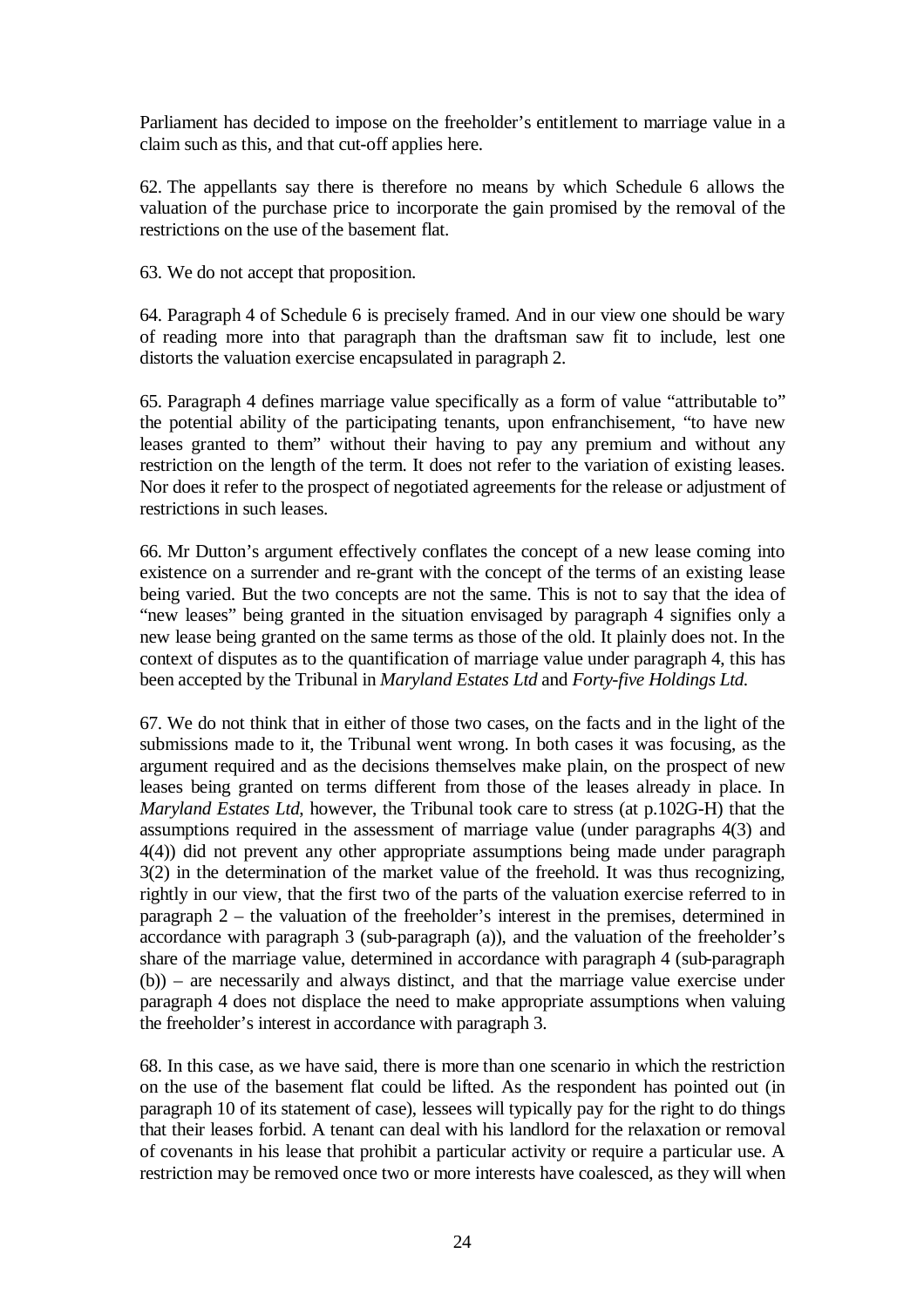a claim for enfranchisement succeeds. But the value locked in that restriction is still a potential benefit for the freeholder upon its release, regardless of any such claim. As the LVT understood, this is not an increase in value arising from the potential ability of the participating tenants, upon their acquisition of the freehold, to have new leases granted to them.It is a value inherent in the freeholder's power as landlord to relieve his tenant of a restriction that he might otherwise enforce. It is not contingent upon a claim for enfranchisement succeeding. It does not depend upon freehold and leasehold interests being merged.

69. In any event we see nothing in the provisions relating to marriage value in paragraph 4 of Schedule 6 to exclude a potential benefit of this kind from the valuation of the freeholder's interest under paragraph 3 if it is truly germane to the value of that interest. As a matter of principle, no legitimate portion of value should be left out of account, and none should come in more than once. As Lord Neuberger stressed in paragraph 112 of his opinion in *Cadogan v Sportelli*, a component of value assessed as marriage value under paragraph 4 – in that case the potential ability of the participating tenants to have new leases granted to them once enfranchisement had occurred – cannot also be included in the assessment of value pertaining to the valuation of the freeholder's interest under paragraph 3. The same sum cannot be included under both paragraphs. If it comes into the valuation under paragraph 4 it cannot feature again under paragraph  $3 -$  and vice versa.

70. With those principles in mind, we must now consider whether in this case the element of value in dispute qualifies for inclusion under paragraph 3.

# *Issue (2) – valuing the freeholder's interest under paragraph 3 of Schedule 6*

71. Paragraph 3 of Schedule 6 is concerned with the valuation of the freeholder's interest, within the somewhat elaborate framework it sets. Paragraph 3(1) deems the nominee purchaser to be neither buying nor selling. It stipulates (in sub-paragraphs (a) to (d)) four assumptions that have to be made. These may be supplemented by further assumptions – assumptions as to "other matters" – adopted by the valuer under paragraph 3(2). Any further assumption must be "appropriate" for determining the amount which at the relevant date the freeholder's interest in the specified premises might be expected to realize if sold in the manner prescribed in paragraph 3(1).

72. To bring into the valuation of the freeholder's interest a sum attributable to his control over the use of the basement flat and his ability to generate additional value for himself by releasing the restriction in clause 4.8.1 of the 2010 New Lease is in no sense inimical to the provisions of paragraph 3. This is not to predicate the value of the freeholder's interest upon a transaction other than the hypothetical sale of the freehold itself and the capital payment resulting from that. It assumes that a notional third party purchaser of the freehold reversion, in the open market, will bid on the basis that the leaseholder of the basement flat is likely to be prepared to pay a capital sum to free himself from the restriction binding its use. In our view this is a perfectly sensible assumption, which the LVT was entitled to make in the light of the facts and circumstances as it knew them to be. Mr Dutton's argument does not question the realism of the assumption – and hardly could. The submission is that it was not permissible. In our view, however, it does not lie outside the range of assumptions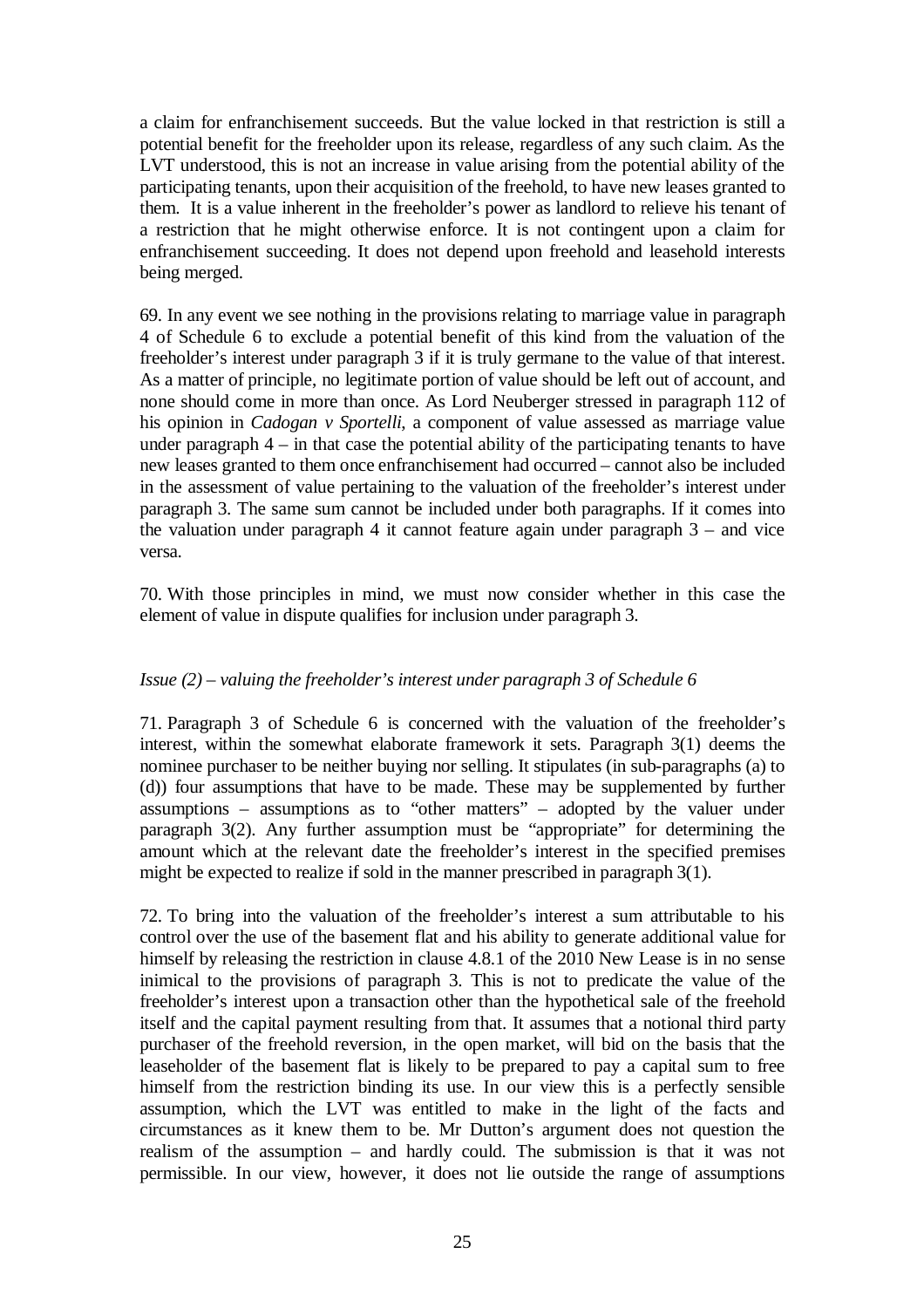available under paragraph 3. It is clearly appropriate to the assessment of relevant value. And it does not offend the requirement in paragraph 3(1) that the valuer must consider a sale of the freehold interest without the nominee purchaser or any other tenant of the premises "buying or seeking to buy" a relevant interest. The fact that the covenant is contained in a lease held by participating tenants does not shut out the assumption that they or their successors in title would act as any other leaseholder would in the "noenfranchisement" world. In view of the submissions made to us and the evidence that was before the LVT, we think it realistic and right to assume that the hypothetical purchaser would bid for the freehold with a high degree of optimism as to the prospects of his securing, sooner rather than later, a capital sum from the leaseholder of the basement flat in return for the release of the restriction on its use.

73. We do not think Mr Dutton's argument finds any support in the decision of the House of Lords in *Cadogan v Sportelli*. The majority in that case did not hold that, in principle, "hope value" lay beyond the bounds drawn for the valuation of the freeholder's interest in paragraph 3. The relevant discussion, which culminated in the conclusion expressed in paragraph 115 of Lord Neuberger's opinion, related to the acquisition of long leasehold interests in the specified premises, respectively by participating and non-participating tenants. It distinguished between the hope value that may arise when non-participating tenants are assumed to be seeking new leases of their flats in the open market – which was held to be properly an element of value within paragraph 3 – and hope value relating to new leases being sought by participating tenants – which, it was held, is subsumed into the marriage value exercise provided for in paragraph 4. That, however, is not the issue with which we are concerned in this appeal.

74. In our view, the concept of tenants, including participating tenants, not being "in the market" – the expression employed by Mr Dutton in his submissions – does not extend to their seeking, or being likely to seek, a release from the restriction on the use of the basement flat. The desire of the leasehold owners of the basement flat to acquire "additional rights or benefits" of that kind (paragraph 13.e. of the appellant's statement of case) is not tantamount to their "buying or seeking to buy" a relevant interest, freehold or leasehold, for the purposes of paragraph 3. The decision in *Cadogan v Sportelli* does not sustain the contrary view.

75. Finally – and leaving aside for the moment what we need to say about the method of valuation adopted – we reject Mr Dutton's submission that the LVT's approach cannot be reconciled with the decision of the Court of Appeal, in a different statutory context, in *Van Dal Footwear*. In our view there is no force in that suggestion. One needs to concentrate here on the essential purpose of Schedule 6 to the 1993 Act, which is the assessment of a purchase price. This requires the valuer to imagine a hypothetical sale. He has to predict what the parties to that transaction would be likely to do. When selling its interest a freehold owner will generally seek to secure what value it can. In this case it seems reasonable to think – indeed, it is clear – that the value of the freeholder's interest is enhanced by the promise of gain for the purchaser when the user restrictions are lifted. We have explained the assumption that will reflect this reality in the valuation of the freeholder's interest (in paragraph 72 above). The fact that arrangements for the release of the covenants are yet to be made does not render this assumption unreal, or impermissible under paragraph 3. To make such assumptions is part of the valuer's task. The provisions for calculating marriage value under paragraph 4 are also concerned with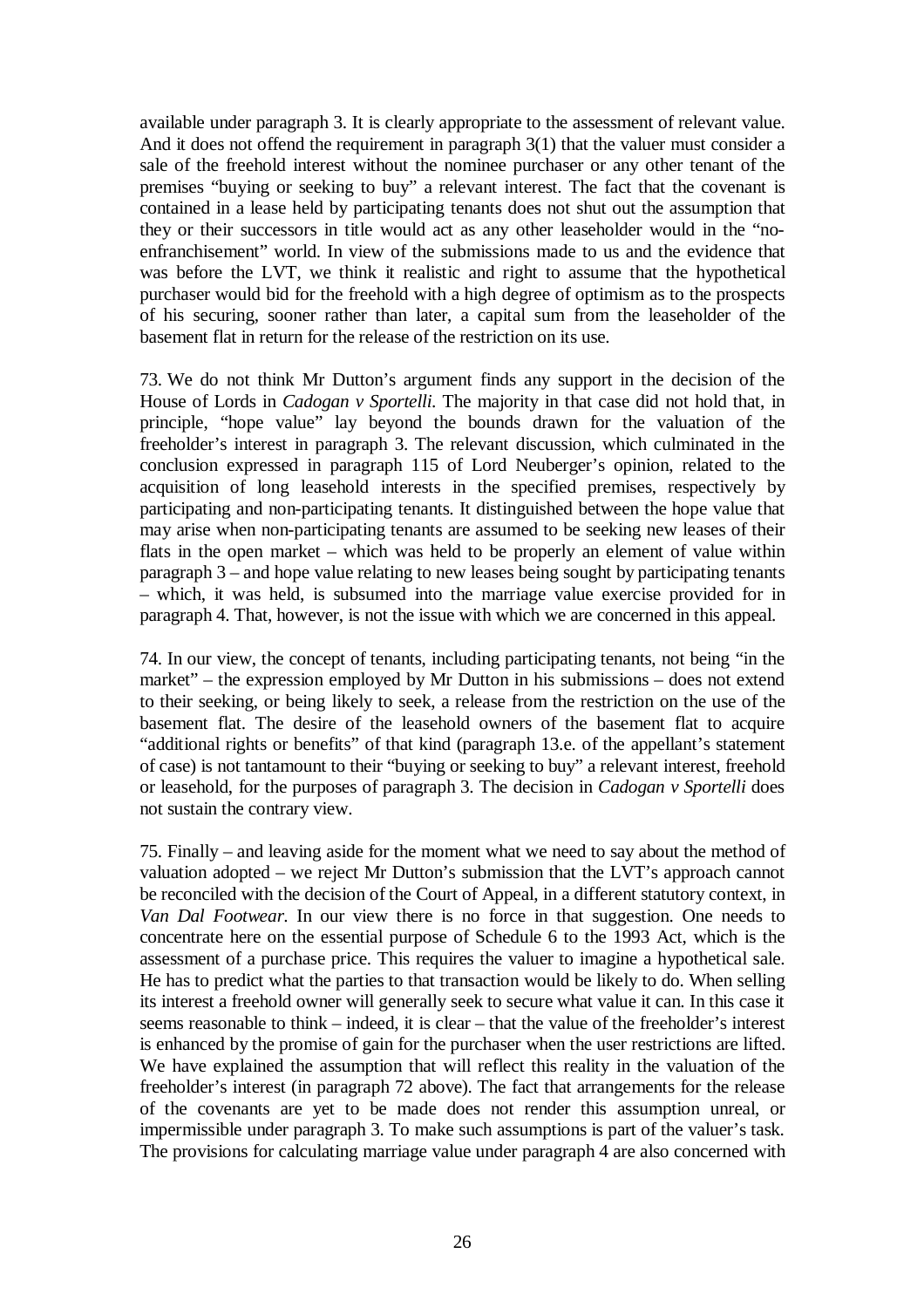likely future events. They look to predicted increases in value through new leases yet to be granted, on terms that the parties would have to agree.

76. For all those reasons we are unable to accept Mr Dutton's submissions on paragraph 3.

# *Human rights*

77. Having concluded as we have on the principal issues in this appeal, we do not need to address Ms Gibbons' submissions on section 3 of the Human Rights Act 1998 and Article 1 to the First Protocol to the Convention. It is enough to say – though possibly an understatement – that we can see some difficulty for such an argument. Observations made by Lord Walker in *Cadogan v Sportelli* (at paragraphs 47 and 48 in his opinion) explain why. Those remarks were obiter, because, as Lord Walker said (at paragraph 47), the majority of their Lordships had upheld the appeal on the point relating to Schedule 6 of the 1993 Act on ordinary principles of statutory construction, without the need for section 3 of the Human Rights Act to be invoked. But Lord Walker went on to say (at paragraph 48) that the submissions made on the basis of section 3, so far as they related to other provisions of the 1993 Act, and section 9 of the Leasehold Reform Act 1967, met an "insuperable obstacle" in the decision of the European Court of Human Rights in *James v United Kingdom*. As Lord Walker emphasized (ibid.), it is "for Parliament as the national legislature to decide on policies to remedy social injustice, with a wide margin of appreciation", and "Parliament's conclusions on social policy will be accepted by the Strasbourg court unless manifestly unreasonable".

78. The conclusion to which we have come avoids the "windfall" to the appellants that the respondent regards as repugnant to the statutory scheme. This conclusion does not, in our view, rest on any strained construction of the relevant provisions of Schedule 6 to the 1993 Act. It also has the merit, we believe, of achieving a realistic and fair outcome, consistent with commercial sense and justice. But if we are wrong about that, we do not think the submissions made by Ms Gibbons on the Human Rights Convention could be seen as any more cogent than those that Lord Walker found unpersuasive in *Cadogan v Sportelli*.

# *Valuation*

79. Both parties agree that if the element of value contentious in this appeal formed part of the value of the freeholder's interest under paragraph 3, as the LVT decided it did, the approach taken by the LVT when calculating that value was flawed.

80. At the hearing before us the respondent sought to rely on its fresh valuation, reflecting its concession that an end allowance was inappropriate. This valuation was appended to its statement of case. But the appellants were not able to agree with the respondent's approach, nor were they prepared to discuss it in the course of this appeal. Given that the appeal is by way of review, rather than rehearing, we do not criticize the appellants for that.